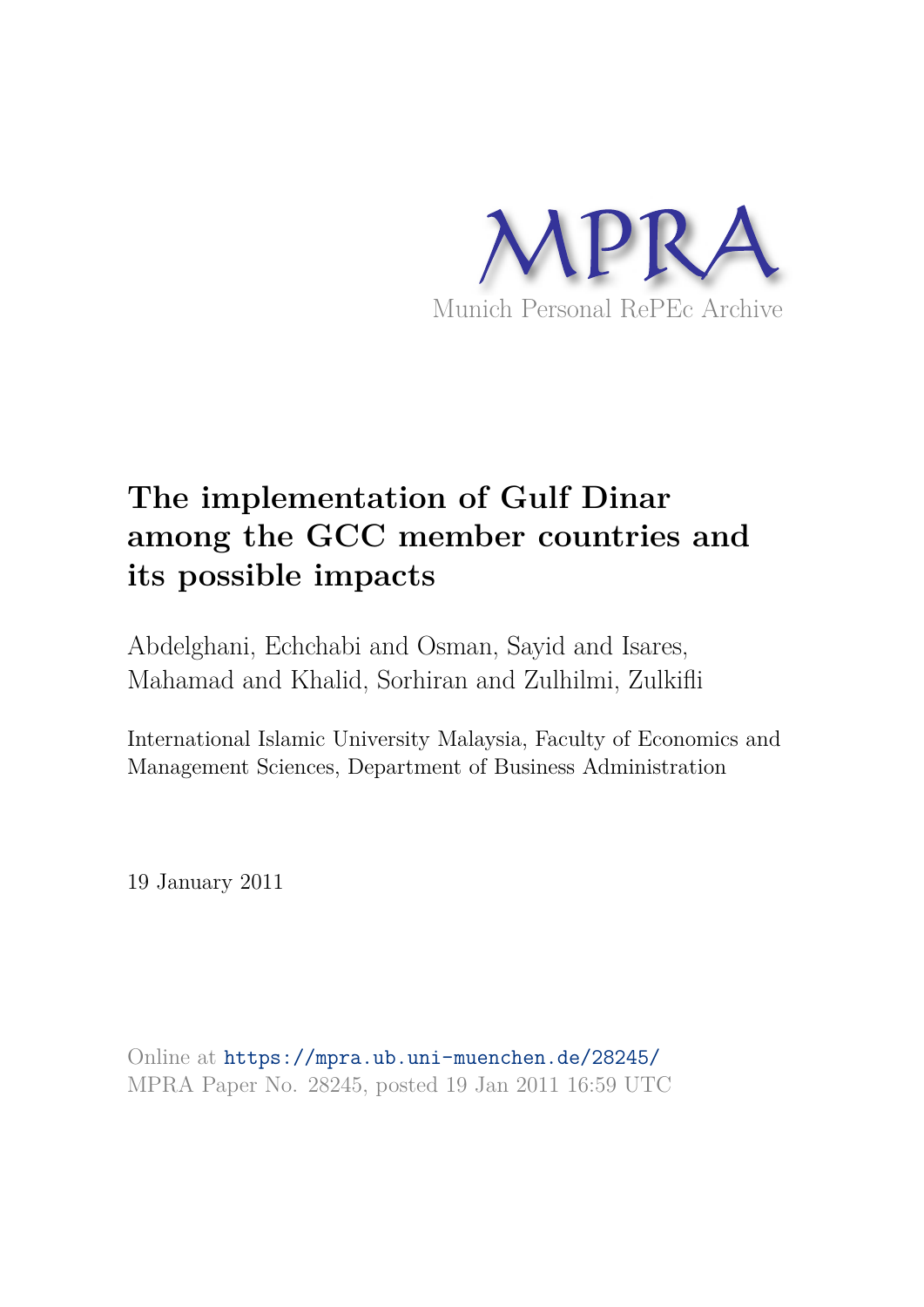# **The Implementation of Gulf Dinar among the GCC member countries and its possible impacts**

Abdelghani Echchabi, Osman Sayid Hassan Musse, Isares Mahamad, Khalid Sorhiran and Zulhilmi Zulkifli

> *International Islamic University Malaysia Faculty of Economics and Management Sciences Department of Business Administration*

#### **Abstract**

The paper analyses the issues surrounding the planned implementation of the Gulf Dinar among the six members of the Gulf Cooperation Council (GCC) – the United Arab Emirates, the State of Bahrain, the Kingdom of Saudi Arabia, the Sultanate of Oman, the State of Qatar and the state of Kuwait. The paper will begin with laying down the foundation of attempting to draw any similarities and differences in terms of each country's economic fundamentals. It will then assess the grand idea for a monetary union by looking at the pros and cons, intraregional trade, labour and capital movement and the political will of all six GCC countries. Updated issues that may have hampered the introduction of the Gulf Dinar will then be analysed by looking at the economic convergence criteria and its implications. Comparison with the European Monetary Union will be made throughout the paper, where necessary. The paper ends will then come out with a number of suggestions that may improve the implementation of the Gulf Dinar. Lastly, the paper will discuss the political implications of the implementation of the Gulf Dinar as the sole currency for the Gulf countries.

Keywords: Gulf Dinar, GCC, Khaleej Dinar, Monetary Union, European Union

# **1. Introduction**

 $\overline{a}$ 

The creation of a monetary union for the GCC member countries had actually been mooted as early as 1975 when four of the GCC members attempted to reach a monetary coordination towards realising a single monetary union. However, the attempt proved unsuccessful and later put to rest (Alreshan,  $2010$ )<sup>1</sup>. The drive to have a single currency within the region was put back to life when the GCC's Unified Economic Agreement (UEA) was ratified in 1982<sup>2</sup>; a year after the GCC was formed. However, it was only in 2000 that the Supreme Council of the GCC mandated the Committee of Monetary Agencies and Central Bank Governors and the Financial and Economic Cooperation Committee to draw up a

<sup>&</sup>lt;sup>1</sup> It was between 1975 and 1978 that the four member countries i.e. Bahrain, Kuwait, Qatar and the United Arab Emirates attempted to form a monetary union.

 $2$  Article 22 of the UEA states that "The member states shall seek to coordinate their financial, monetary, and banking policies and enhance cooperation between monetary agencies and central banks, including an endeavor to establish a common currency in order to further their desired economic integration".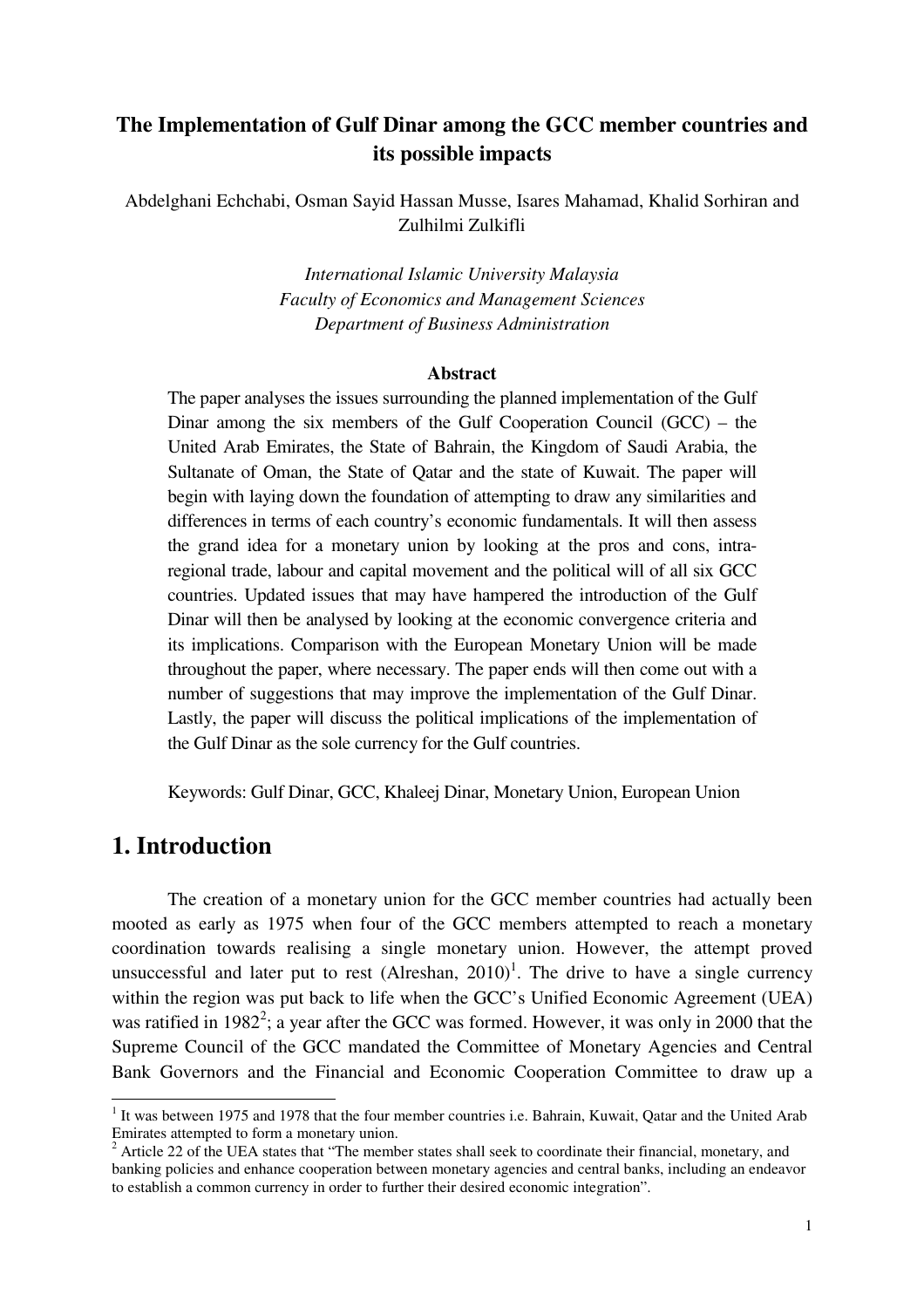working plan and a timetable to establish a single currency. This resulted in the establishment of high level technical working group to study the requirements of a monetary union. Initial results were then presented at the GCC Supreme Council meeting in Muscat in December 2001. It is at the Muscat summit that the Heads of States agreed on the following (Siegfrid, 2005):

- •By the end of 2002, all national currencies of GCC countries shall be pegged to the US dollar.
- •By end of 2005, Financial and Economic Cooperation Committee and the Committee of Monetary Agencies and Central Bank Governors shall agree on economic convergence criteria and other technical matters with the aim to introduce a single currency simultaneously.
- •Between 2005 and 2010, the GCC members shall strive to fulfil the criteria.
- In January 2010, a single currency shall be introduced.

However, the goal towards monetary unification hit a snag when Oman announced in 2006 that it would not be able to meet the target date and proposed that other GCC members to move ahead with the monetary union; with Oman's intention to join at a later date. Later in May 2007, Kuwait decided to abandon their US dollar peg in their attempt to reduce inflationary pressure at the time. Kuwait's decision to abandon the US dollar and move to peg the Kuwait dinar to a basket of international currencies was seen as a blow to one of the declarations made at the Muscat summit; i.e. "all national currencies of GCC countries shall be pegged to the US dollar". In November 2007, the UAE central bank announced that the UAE would consider switching from a US dollar peg to a currency basket if the US dollar continues to weaken. (Buiter, 2007). The UAE then pulled out of the project in May 2009 in protest to the proposed site of the new joint central bank in Saudi Arabia. On 16 March 2010, Reuters reported that Oman's central bank Executive President Hamood Sangour al-Zadjali as saying that Oman is not reconsidering joining the Gulf monetary union.

Obviously it has not been smooth sailing for the *Khaleeji*, and it came as no surprise that when 2010 came, the Muscat declarations seemed far from being a reality. In fact, Mohamed al-Mazrooei, GCC Assistant Secretary General for Economic Affairs told Reuters that "*I personally expect the single currency to be launched in 2015, if we step up the efforts and the work of various committees*".<sup>3</sup> With the pullout of Oman and UAE, it is now in the hands of the other four GCC members to push through with their agenda. The proponents of a GCC monetary union may be feeling a little bit too optimistic for the prospect of its own monetary union by looking at the success story of the European monetary union (EMU), but one has to remember that the European Union (EU) was founded more than 50 years ago before the Euro currency came into existence. (Buiter, 2007)

This paper analyses the issues surrounding the planned implementation of the Gulf dinar among the GCC members. Assessment on the plan for the Gulf dinar, its state of readiness, as well as issues surrounding its delay in introducing the dinar will be covered in this paper. Comparisons to the EMU experience will also be made especially in the area of economic convergence. Suggestions will also be included in the paper with respect to the

 $3$  Reuters, 2010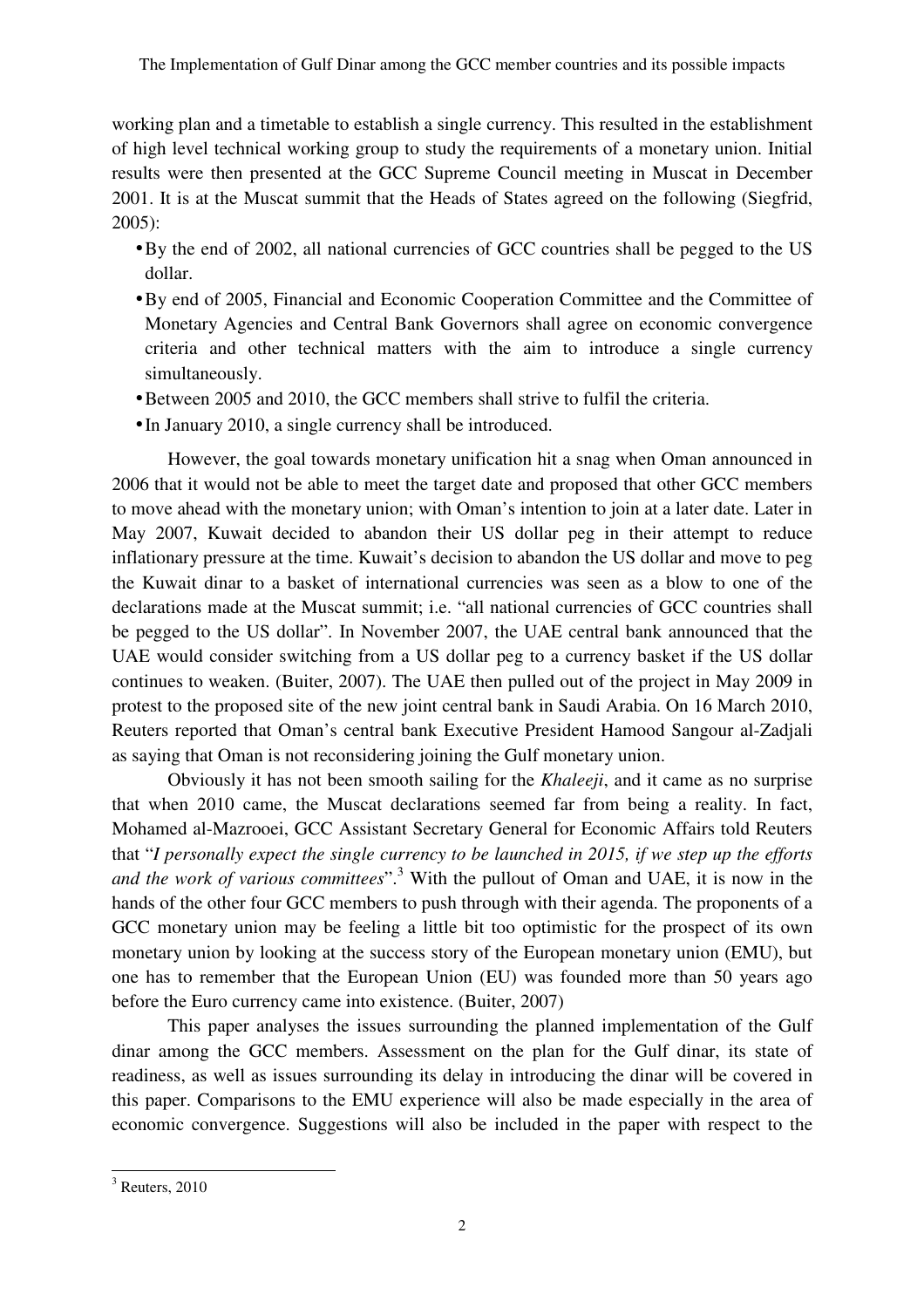currency peg of the Gulf dinar. Lastly, the political implications under fiat money system and under real commodity peg will be included in the paper as well.

# **2. Overview on the GCC member countries**

This section reviews the main features of the six GCC countries' economies that may impact the planned monetary union. They are among others, discussions on the state of economy of the GCC as a unit vis-a-vis the global economy, economic openness of these economies, similarities and differences between the GCC economies, level of intra-trade activities between the GCC economies, oil and gas dependence and the level of financial markets sophistication between the six GCC countries.

# **2.1. GCC in the global economy**

As of 2009, the GCC as a whole has a population of 41 million and an average GDP (Nominal) per capita of USD35,496 (CIA). In terms of the number of inhabitants, the GCC pales in comparison to the world's 6.8 billion population. However, in terms of GDP per capita, the combined average of the GCC GDP per capita is more than 3 times the world's GDP per capita of USD10,500. Even the Euro zone's GDP per capita in 2009 is lower than the GCC at USD32,700. In terms of the combined GDP in the GCC, it has increased tremendously from USD11 billion in 1971 to USD821 billion in 2007 (Alreshan, 2010). Recent growth for the GCC has also been rather commendable amidst the bleak global economic landscape last year., the GCC recorded a decent economic growth of an average 1.6 percent compared to the global economic contraction of 1 percent and the Euro zone growth of -4 percent last year<sup>4</sup>. See Table 1 for selected key economic data for the Gulf States.

|              | $2006$ GDP <sup>1</sup> | 2009           | 2009 GDP         | 2009 GDP        |
|--------------|-------------------------|----------------|------------------|-----------------|
|              | (USD billion)           | Population $2$ | (Nominal) per    | (real) growth   |
|              |                         |                | capita $(USD)^3$ | $\text{rate}^2$ |
| <b>UAE</b>   | 168                     | 4,789,395      | 46,584           | -4              |
| Bahrain      | 178                     | 728,709        | 24,355           | 2.9             |
| Saudi Arabia | 450                     | 28,686,633     | 14,871           | $-0.6$          |
| Oman         | 36                      | 3,418,085      | 18,718           | 2.6             |
| Qatar        | 42                      | 833,285        | 75,956           | 9.2             |
| Kuwait       | 90                      | 2,692,526      | 32,491           | $-0.7$          |

**Table 1: Selected key economic data for the GCC member countries** 

Sources: <sup>1</sup>(Buiter, 2007)<sup>, 2</sup>(CIA)<sup>, 3</sup>(International Monetary Fund, 2010)

 4 According to CIA Factbook 2009 statistics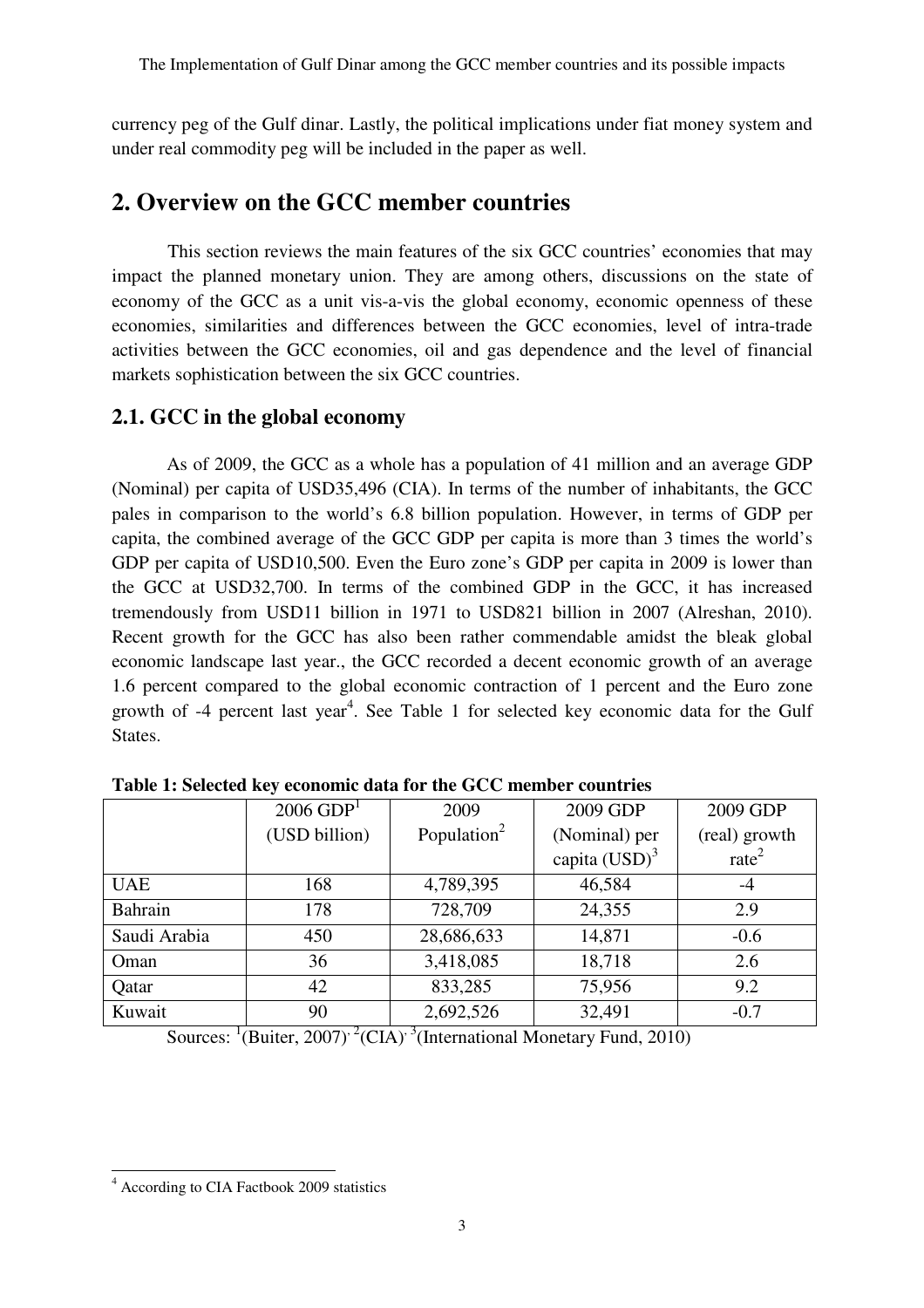#### **2.1.1. Oil and gas**

Statistics show that as at the end of 2008, the Middle East has about 60 percent of the world's oil reserves; and GCC collectively accounts for about 40 percent of the world's proved oil reserves. So naturally the Middle East controls the lion share of the world's oil production at 31.9 percent and within the Middle East, GCC produces 22.6 percent of total global oil production as at end of 2008 (BP), as shown in Charts 1 and 2. Therefore, since oil and gas plays an extremely important role in the  $GCC<sup>5</sup>$ , member countries have consciously taken steps to diversify their economies as they look at other sectors of the economy such as tourism, manufacturing and banking. Among the factors<sup>6</sup> that made policy makers in the GCC realised for the need to push for economic diversification are:

- The fact that oil resources will not last forever and the never-ending search for alternative energy will put pressure to carbon energy.
- Realisation that oil will not be able to continue to boost economic growth at the same pace it did in the 1970s and the start of 1980s within the GCC region.



#### **Chart 1: Proven Oil Reserves as at end 2008**

Source: *BP Statistical Reviewof World Energy June 2009*

<sup>&</sup>lt;sup>5</sup> Oil and gas contributes more than one third of GDP in the GCC. See (Siegfrid, Regional Monetary Integration in the Member States of the Gulf Cooperation Council, 2005).

<sup>6</sup> See (Alreshan, GCC monetary union, 2010)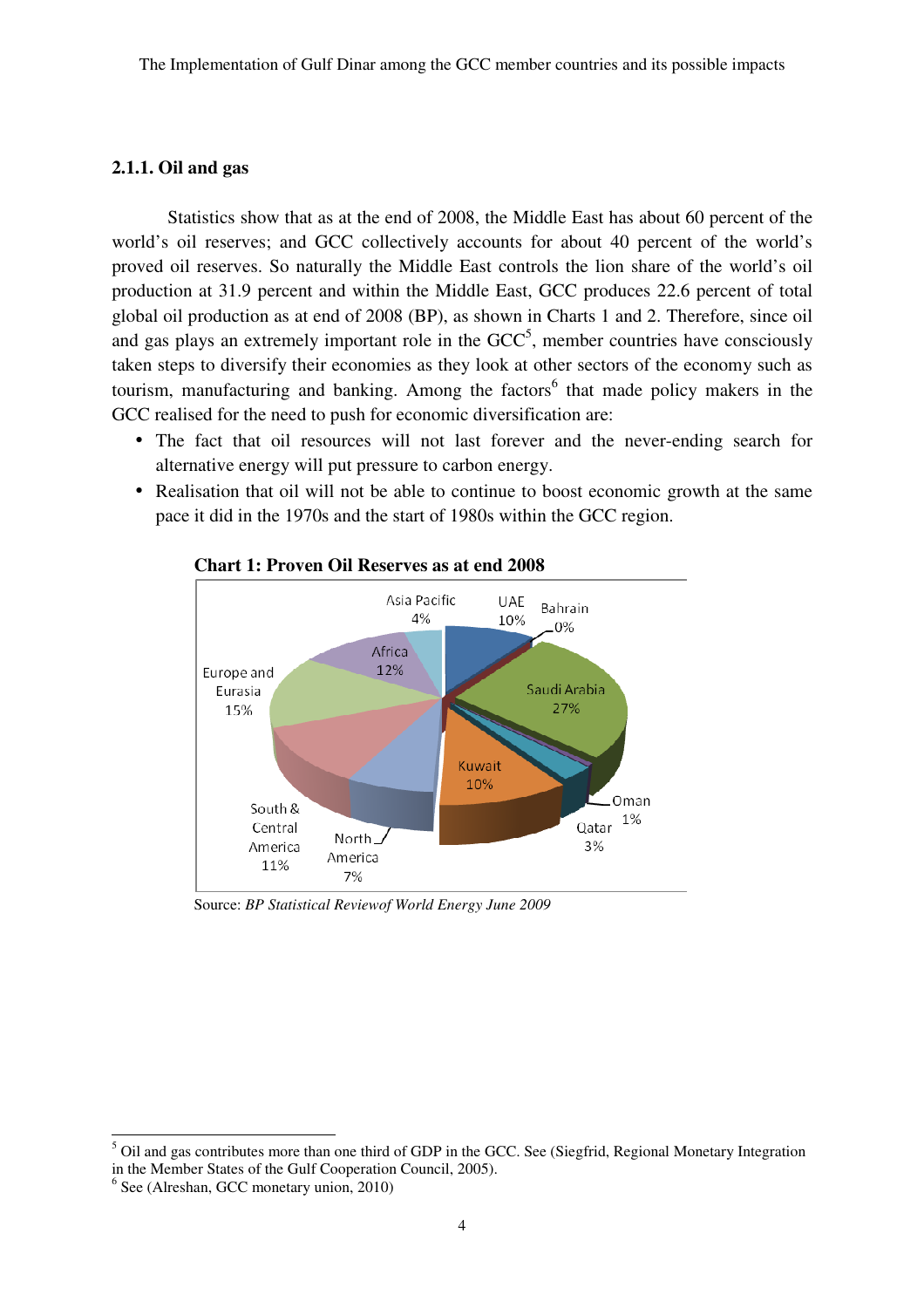

Source: *BP Statistical Reviewof World Energy June 2009* 

#### **2.1.2. Wealth**

Without doubt, much of the Gulf's wealth is due to its exploits of rich natural resources in oil and gas. Since the GCC has relatively smaller population with the lion's share of the global oil and gas reserves, it makes the GCC has the highest energy reserves on a per capita basis. Where per capita oil reserves are more than five times higher than in Venezuela, over 30 times higher than in Russia, and over 150 times over than the United States (Siegfrid, 2005). As such, due to GCC's dependence on oil and gas, their combined wealth is highly correlated with oil price as well. Chart 3 shows the level of dependence of each GCC country on oil revenues in terms of percentage over total revenue.

|                | 2003 | 2004 | 2005 | 2006 | 2007 |
|----------------|------|------|------|------|------|
| <b>Bahrain</b> | 73.0 | 72.6 | 75.7 | 77.1 | 80.1 |
| Kuwait         | 88.7 | 91.2 | 94.4 | 93.6 | 93.1 |
| Oman           | 70.1 | 71.9 | 70.1 | 64.8 | 62.1 |
| Qatar          | 64.1 | 66.0 | 67.1 | 64.6 | 60.7 |
| Saudi Arabia   | 78.8 | 84.1 | 89.4 | 89.7 | 87.5 |
| <b>UAE</b>     | 73.7 | 77.4 | 69.4 | 81.9 | 77.1 |

**Table 2: GCC oil revenue to total revenues (percentage)** 

Source: Gulf national central banks

#### **2.1.3. Trade**

As far as international trade is concerned, the GCC economy as a whole is a rather open economy with certain countries like UAE and Bahrain registering trade surpluses between 2003 and 2007. See Table 3 for degree of economic openness for each individual GCC country. This degree of openness is valued by the percentage of import and export values over the country's GDP.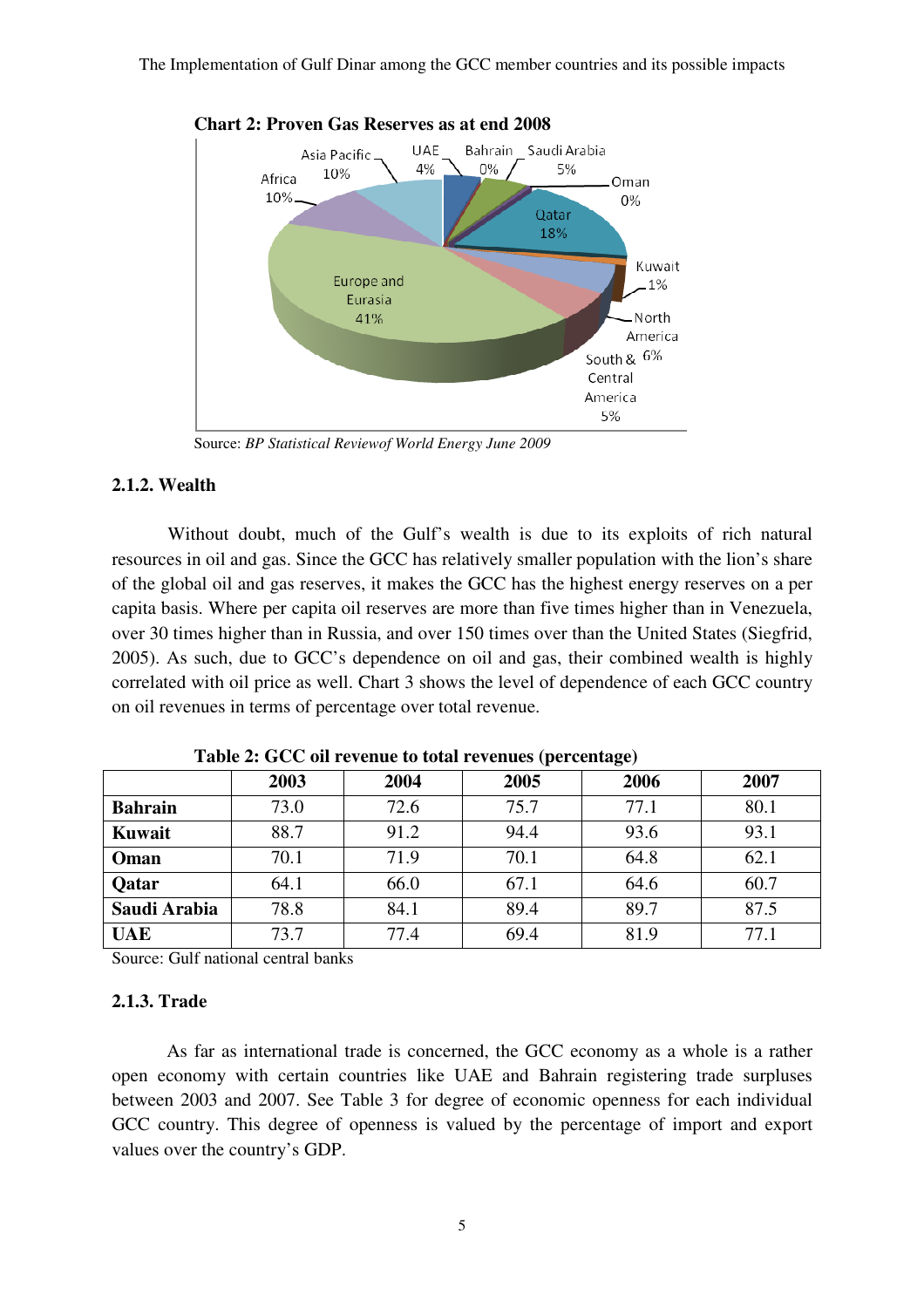The Implementation of Gulf Dinar among the GCC member countries and its possible impacts

|                | 2003  | 2004  | 2005  | 2006  | 2007  |
|----------------|-------|-------|-------|-------|-------|
| <b>Bahrain</b> | 128.5 | 133.0 | 145.9 | 150.7 | 136.2 |
| Kuwait         | 66.1  | 69.4  | 75.1  | 70.5  | 76.6  |
| Oman           | 85.5  | 89.4  | 89.5  | 91.3  | 101   |
| Qatar          | 76.9  | 77.1  | 83.4  | 88.9  | 90.1  |
| Saudi Arabia   | 62.9  | 69.3  | 76.1  | 78.8  | 84.3  |
| <b>UAE</b>     | 134.0 | 152.0 | 145.2 | 149.7 | 164.3 |

**Table 3: Degree of openness in GCC countries (percentage)** 

Source: Gulf national central banks

As we can see from Table 2, easily more than half of the revenues for each GCC members are from oil and gas; as such we can deduce that the GCC exports mainly oil and gas to register the trade surplus. In fact, over 65 percent of total GCC exports are oil and gas products. Meanwhile, the GCC imports a high proportion of consumer and capital goods as a result of the scorched climate condition and the low share of manufacturing. In terms of trading partners, Asia especially Japan, South Korea, Singapore and China are top export destination with more than half of GCC exports goes to Asia; followed by the EU and the US at 11 and 12 percent, respectively (Siegfrid, 2005).

#### **2.2. Similarities and differences between GCC countries**

The six GCC countries share the same Arabic language, religion, geographic location and topography, and to certain extent culture and history. The GCC also shares similar economic structure that is blessed with an abundance of oil and gas reserves, which translates into trading nations that depends heavily on oil and gas (even though at varying degrees between the 6 countries). As the GCC are rather heavily dependent on oil and gas as exports, they also share the same structural economic problems; hence creating the similar need for economic diversification. Human capital seemed to be a similar problem within the GCC where their private sector depends rather heavily on foreign expatriates, who are less costly than employing nationals. It is estimated that the number of foreign workers in the Gulf to be in the region of 13.9 million in 2007 (Alreshan, 2010). As the GCC pushes for more diversification in its economy from oil and gas, it is conceived that the level of sophistication of its financial market is rather low. It was only in recent times that countries like Bahrain and UAE (Dubai) put in commendable and serious efforts to be at the forefront of Islamic banking.

There are of course some differences between the economies of the GCC that may impact the monetary union. One of them is size and population, Saudi Arabia is by far the largest with population size of 28 million and accounting for more than half of total GCC GDP. The other five countries are considerably smaller in terms of population and output. Another difference is the level of oil and gas reserves between the GCC members. More importantly, the projected depletion of reserves varies between these countries. Bahrain and Oman top the list as both are projected to fully deplete their oil reserves the fastest by 2011 and 2022, respectively and gas reserves by 2012 and 2060, respectively. (Siegfrid, 2005). These differences brought about another differing factor between the GCC members that the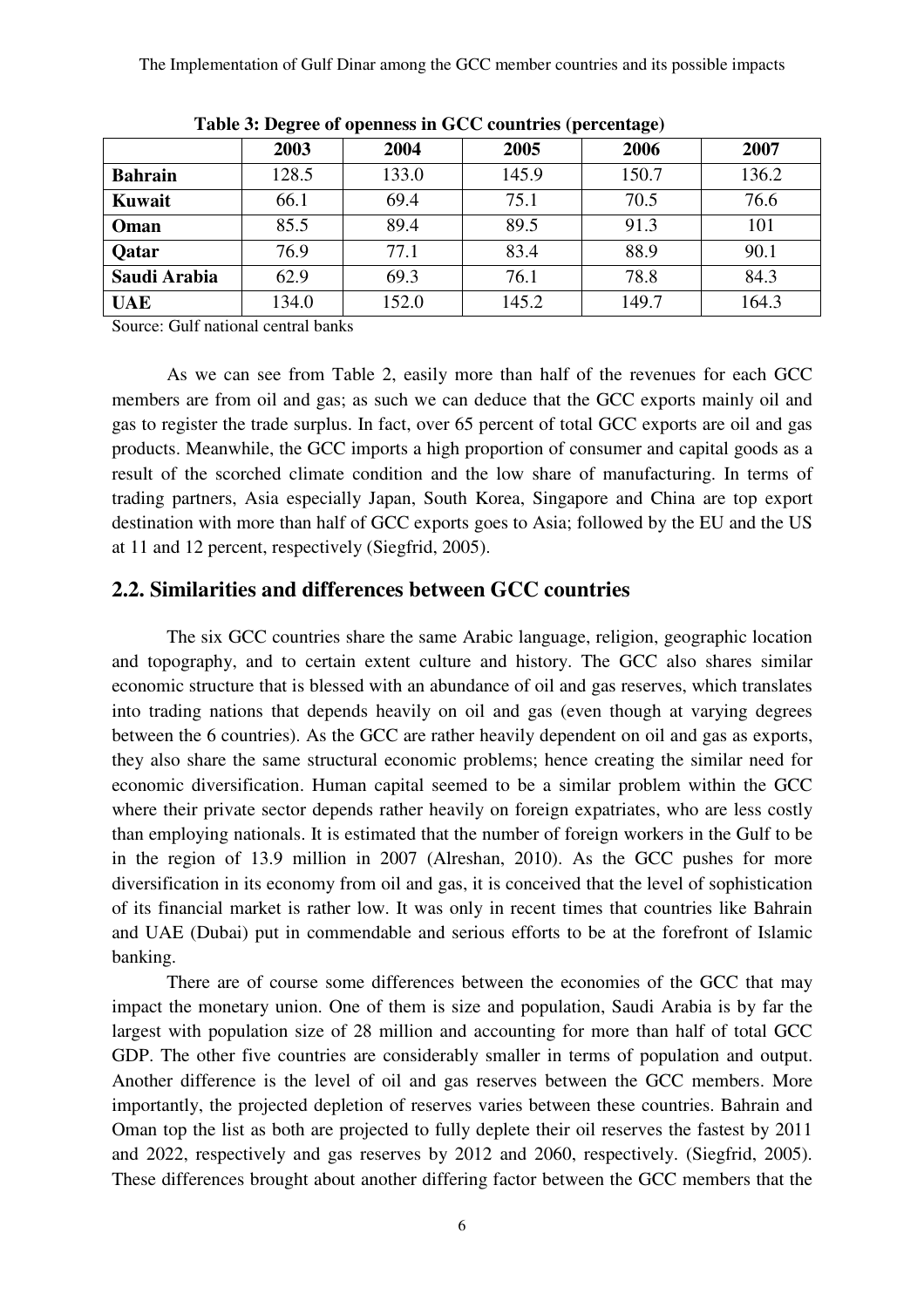economic diversification efforts are at varying degrees. As such, we can see a more advanced financial market in Bahrain and more intense tourism promotion by Oman.

#### **2.2.1. Oil and gas endowment by country**

Compared to the other GCC members, Saudi Arabia leads the charts in having the most oil reserves. In fact, from Chart 1 we can see that Saudi Arabia's oil reserves constitute more than half of the GCC oil reserves. If we look at oil reserves per capita, Oman and Bahrain have the lowest. But more importantly, at current production levels, oil will be depleted soonest in Oman and Bahrain, during the next two decades. Meanwhile Qatar tops the charts of having the most gas reserves at about 18 percent of world reserves with its projected reserves to last until the next 800 years, at current production level. Bahrain again faces severe depletion issues as its gas reserves will run out within an estimated less than ten years. Even though the GCC as a whole rely heavily on oil and gas, if we look individually, the amount of reserves and projected depletion of its oil and gas reserves differ between the GCC members. As such, GCC governments have started to diversify their economies into banking, tourism, and manufacturing – but at varying levels of intensity.

#### **2.2.2. Trade patterns of GCC member countries**

Since the GCC members produce largely the same competing products rather than complementary ones, they tend to look elsewhere than the GCC itself as export destinations. This scenario resulted in rather low intra trade activities between the six GCC members. It was suggested that since intra-trade is low between the GCC, it would then be good motivation for the GCC to push through the successful introduction of the *Khaleeji* as the monetary union would then be able to promote more intra-trade activities. See Table 4 for intra-trade ratios among GCC members.

|      | <b>Bahrain</b> | Kuwait | Oman | <b>Qatar</b> | <b>Saudi</b>  | <b>UAE</b> | Average |
|------|----------------|--------|------|--------------|---------------|------------|---------|
|      |                |        |      |              | <b>Arabia</b> |            |         |
| 2003 | 15.4           | 4.8    | 17.3 | 7.5          | 4.8           | 5.5        | 9.2     |
| 2004 | 16.6           | 4.6    | 16.3 | 8.4          | 4.9           | 4.4        | 9.2     |
| 2005 | 18.5           | 4.4    | 16.4 | 10.0         | 4.6           | 4.5        | 9.7     |
| 2006 | 18.6           | 4.6    | 15.2 | 10.0         | 4.8           | 4.7        | 9.7     |
| 2007 | 19.2           | 4.7    | 15.0 | 8.6          | 5.1           | 4.7        | 9.6     |

**Table 4: Intra-trade ratios among GCC members** 

Source: Directions of trade statistics, IMF

As far as economic openness is concerned, the GCC as a whole is a rather open economy with average trade surplus of 20 percent of GDP over the last five years (Siegfrid, 2005). See Table 3 for degree of economic openness in individual GCC countries. As pointed out earlier, GCC exports mainly oil and gas and imports high degree of consumer and capital goods. The gulf states imports about one third from the Euro zone and over one third from Asia, while only 9 percent from the US.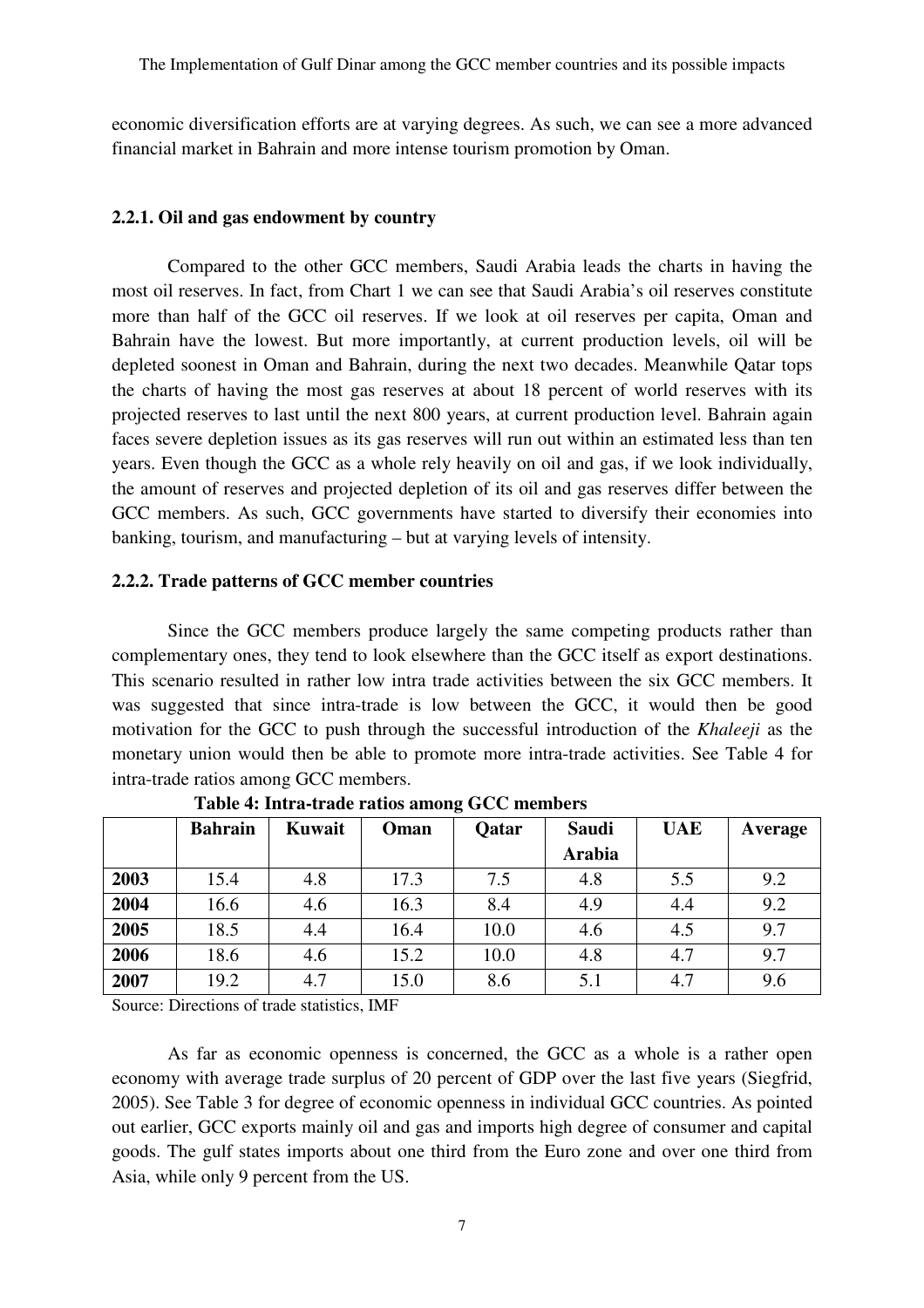#### **2.2.3. Financial markets**

The level of sophistication of the financial market within the GCC varies largely due to the diversification efforts by each member. As explained earlier, the different levels of intensity in diversifying each member's economy partly due to the level of oil and gas reserves and projected depletion of the oil and gas reserves. As such, it came as no surprise when Bahrain, which will use all its oil and gas reserves the earliest, is seen to serve as the regional banking hub. In fact Bahrain has been positioning itself as an Islamic banking centre – competing head on with Malaysia. Bahrain's banking assets exceed 800 percent of GDP, well surpassing GCC average bank asset over GDP of only 122 percent. Saudi Arabia, which has the largest oil reserves within the GCC, has only about 62 percent Bank asset over GDP.

The stock market also saw Bahrain being one of the leaders as total market capitalisation (stock market capitalisation to GDP) is 163 percent, only to be topped by Kuwait at 171 percent. Unlike the stock market, the bond market is still at its infancy stage. Bonds issued by entities within GCC were only recorded at less than 3 percent of GDP. (Siegfrid, 2005).

In the next section, we attempt to analyse the Gulf monetary union in terms of costs and benefits for the GCC member countries and the GMU as a whole.

# **3. Assessment of the Gulf Monetary Union**

#### **3.1. General costs and benefits of a gulf monetary union**

Using a single currency in GGC countries will bring in many advantages beside reducing such unnecessary cost involved in using different currency. Mundell (1961) stated that adopting a single currency enables countries to eliminate transaction costs and uncertainties of exchange rate movements in the market and helps predict future exchange rates. Most of these costs are associated with exchange rate transaction of bid-ask spreads. A single currency will provide a significant result to small open economies to trade among each others and reduce barriers between them. Cost saving could result in more output and more Varity of products and gains customers satisfaction and needs.

According to Alkholifey (2010), the foreign exchange rate risk could be eliminated by adopting a single currency in majority countries, which is considered a major obstacle to trade between different markets. Additionally, the common currency will contribute effectively to the development and integration of financial markets, especially the bond market and the stock market. Furthermore, this pure integration would result in a positive effect at the level of monetary and fiscal policies that will infuse transparency and financial discipline at the regional level, which is a necessary condition for financial stability in the region.

Kenen (1996) argued further that trade in goods and services especially among small firms will be enhanced, this would lead to intensify competition among the firm operating in producing same products and increase allocative efficiency. Rose (2000) found out a large positive relationship in his research regarding the countries using common currency among them in export and import activities, which could help them reduce their exchange risk sometimes to zero, beside fixed exchange rate regime. In this system, transparent pricing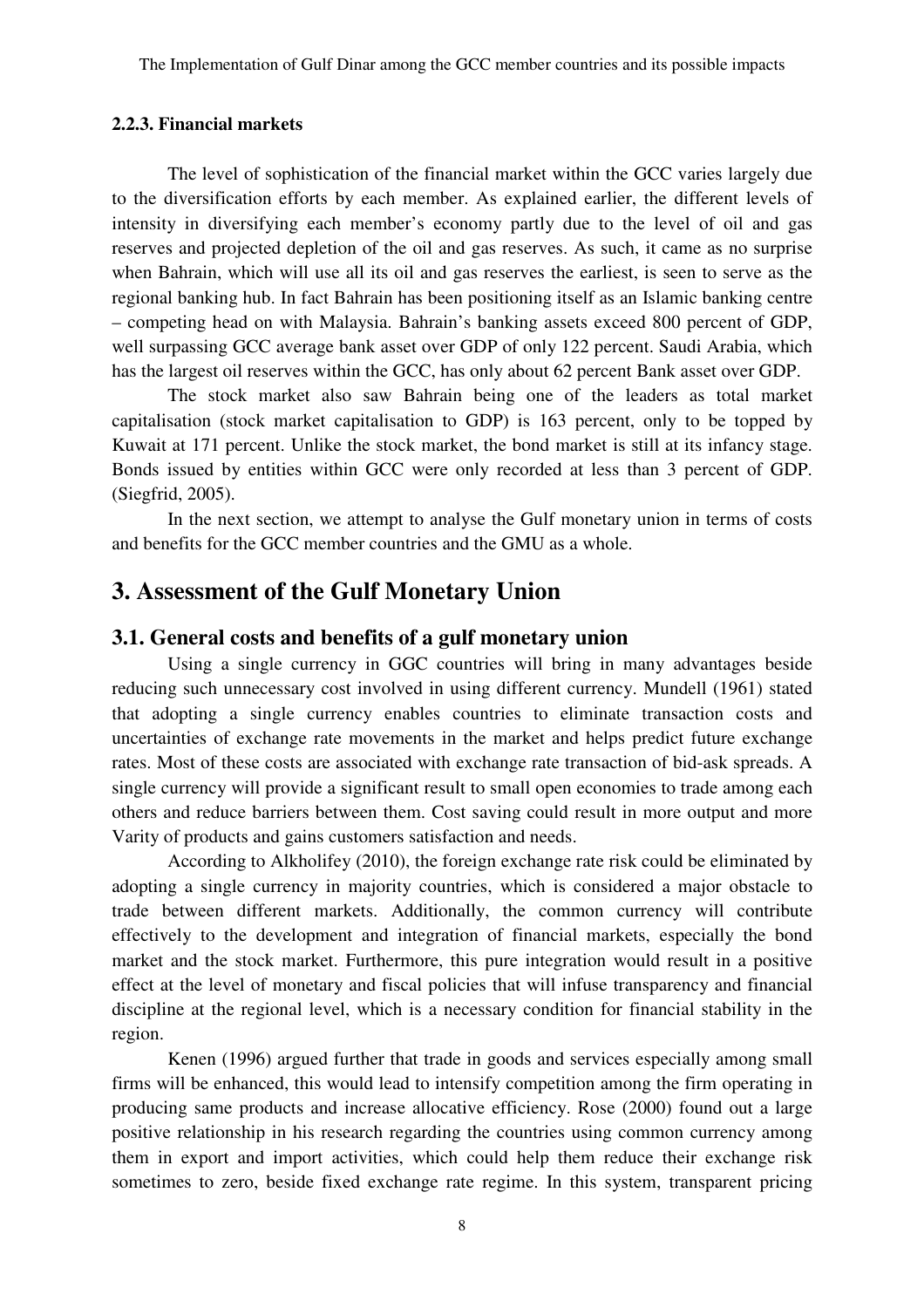would be favourable to many small firms to operate without no peruse of large firms competitors. When adopting a GGC common currency as stated by Frankel (1999), monetary policy makers would gain more credible and strong exchange rate commitment, furthermore, monetary union arrangements are less subject to attacks by speculative practices. Benbouziane, Benhabib & Benamar (2009) mentioned that as well, common currency has all advantages of being a major attribution to all money function in general such as being an acceptable medium of exchange, unit of account and store of value. Furthermore, eliminate a capital flows between the partner countries and discourage speculative attacks. There will be no more need to save some international reserves for transaction within the zone.

On the other hand the costs of adopting a single currency, are mainly relinquishing monetary autonomy. There will be less autonomy control by monetary and exchange policy over members countries. These costs are more likely to be disapprobatory to these dissimilar shocks to member GGC economies. In other word, costs tend to lower the flexibility of factor markets, as this implies a difficulty of adjustment to shocks. Benbouziane, Benhabib & Benamar (2009) argue that fiscal policy is fully effective under fixed exchange rate regime and not true policy implementing in GGC countries due to their isolation economy. There is possibility of increasing unemployment rate within the countries, when adopting such common currency. This is due to the assumption of low inflation and external surplus, which could stabilize the economic condition in one hand and cause a problem on the other hand for long- run. With the monetary union there would be no need for action by central bank or monetary policy maker to interfere in the policy or take unilaterally initiative to altering exchange rate in single currency or changing the interest rate.

#### **3.2. Business cycle synchronization**

The synchronization of member countries business cycles is probably one of the most evocative concerns in adopting single currency in GCC. According to AlKholifey (2010), countries with highly correlated business cycles tend to have a higher propensity to join in a monetary union for their response to shocks which tend to be symmetric too. Joining a monetary union could help a country which most likely to be affected by shocks, to soften it for instance. Since majority GCC countries are the main producers of Oil and gas in the region, which is highly exposed to the shocks. The similarity functions of GGC economies and nature of their geography which sum them into the same conclusion and results.

# **3.3. Intra-regional trade**

With intra-trade agreement, GCC countries will have more advantage in diversifying their operation risk and generate high revenues by developing more industrial sectors and produce under cost management due to the use of same currency. The implementation of common currency would encourage the trade among the GCC countries to produce competitive products with high quality.

Operating cost in GCC countries which used single currency would be low compared to other countries which operate under pressure of high cost. Monetary union gains economies of scale when the border barriers are eliminated and whole region becomes one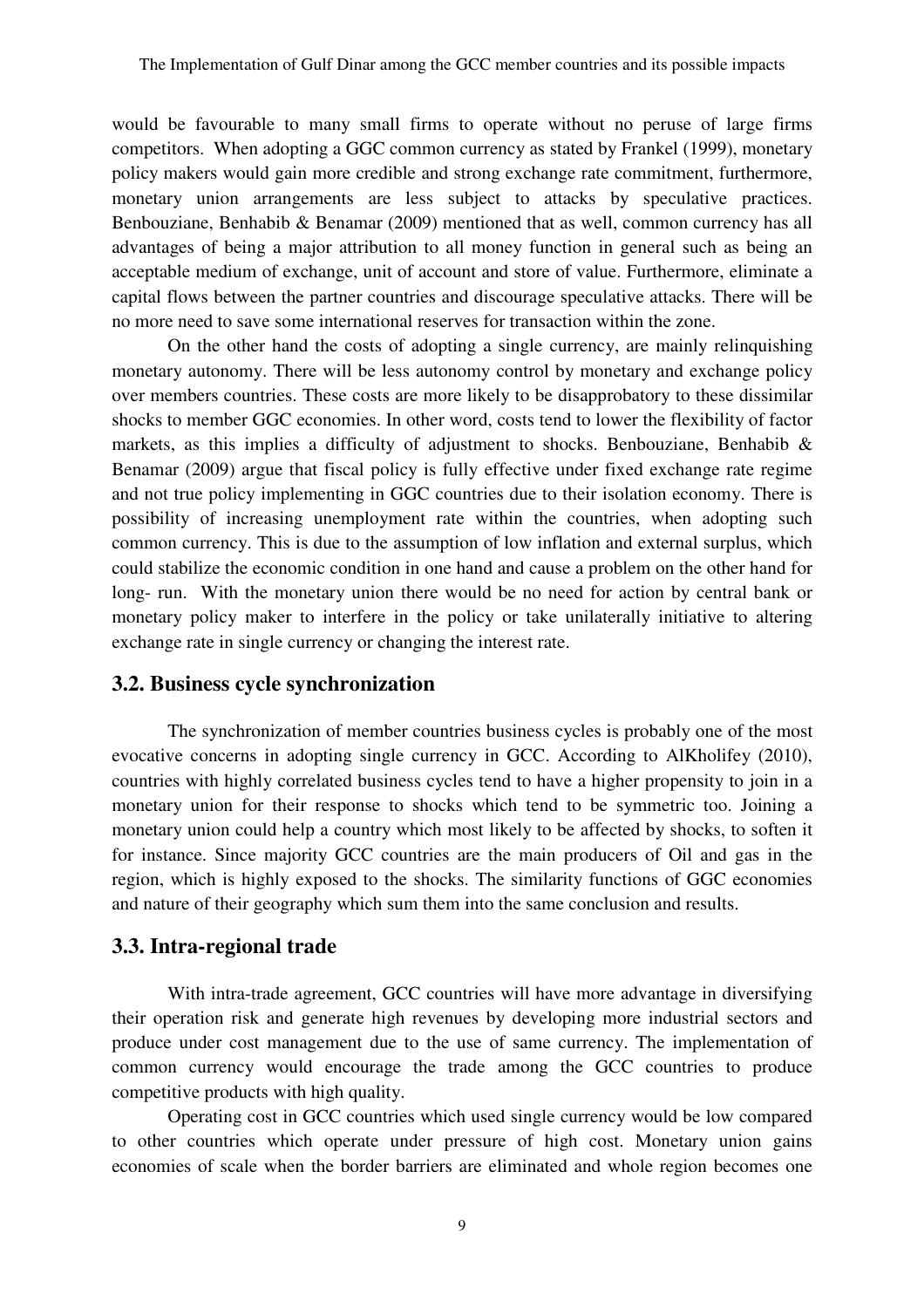market. As result of more competition between suppliers whom compete among themselves resulting in a high benefits to consumers. In addition, there would be more flexibility toward price set by the suppliers in the market.

The main factors influencing implementation of common currency in GCC countries is the benefits that could be generated from transaction costs reduction due to one economy. Economies of GCC countries are similar in nature, and would be a common advantage to trade more effectively when adopting single currency. The citizens of GCC countries would enjoy more luxury and friendly atmosphere and would be able to strengthen their economies compared to outside countries.

### **3.4. Stable exchange rates**

 Majority of GCC countries have pegged their currency to US Dollar to eliminate exchange risk and have more flexibility in foreign market. GCC countries have to keep some reserve amount of US dollar for their transaction settlement in US Dollar. As result of the pegging, GCC currencies were demonstrated by a history of synchronization of exchange rate movement against US Dollar and stable cross exchange rate

Adopting a single currency could totally eliminate a risk involved in exchange rate of currency. It seems that a single currency could promote a better trade efficiency between the GCC member countries. Therefore, GCC countries will have over control of maintaining credibility of their fixed exchange rate arrangement by avoiding the devaluation option even in periods of very real depressed oil prices.

# **3.5. Labour and capital movement**

One of GCC countries call for freedom to work in any GCC country without restriction or discrimination. This will provide an easy movement of capital and labour among the countries, beside same languages and cultural advantage which allowed a flexibility movement of labour easily as compared to the European monetary union for instance where there are many different spoken languages. On the other hand, AlKholifey  $\&$ Alreshan (2010) argued that most of labours in GCC countries are foreign expatriates, who are claimed less salary and cost. Furthermore, he estimated that the number of foreign workers in the Gulf at about 13.9 million in 2007.

Recently, GCC government has spent much capital to educate their citizens to fit the needs of market labours; therefore, they could manage to reduce the foreign workers by replacing them with citizens. GCC countries can adopt one salary system approach whereby all governments should pay similar salaries to workers. This will allow them to have fair salary payment to the workers in the GCC countries. The movement of labour would be easy, when there is an increase of production in one particular country and call for more labour. The size of GCC countries is reflecting actually the demand of consumption of each citizen.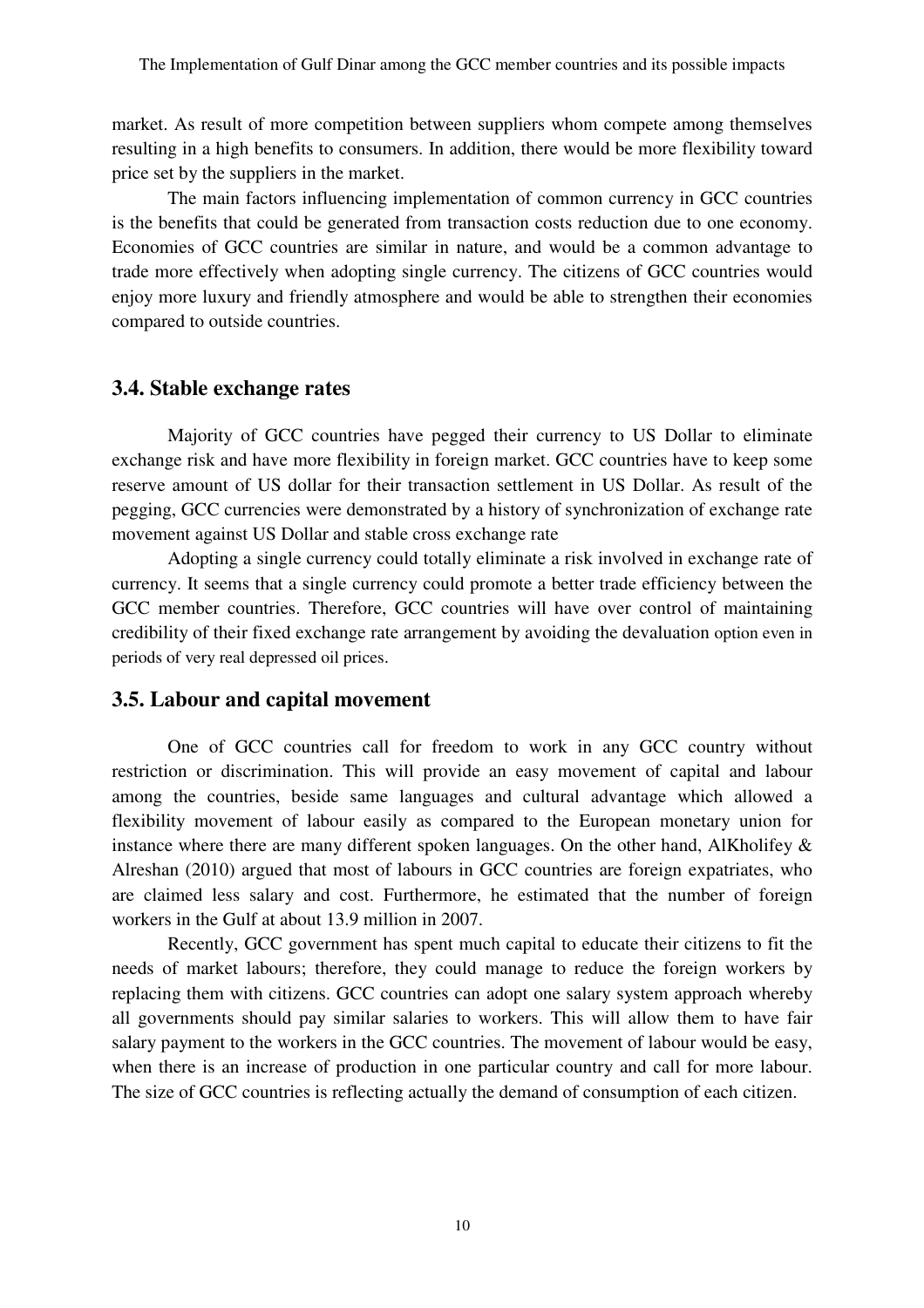#### **3.6. The political will**

Overall experience of GCC politics, there were not much conflict among them. This shows a strong relationship and support to unite under single currency. When looking at European political aspects as stated by Wyplosz (2001) who declared that Europe's lesson number 1 is that what matters is a political will to seek closer economic and financial integration, but not tied to any precisely defined plan and schedule.

GCC could learn more from European political and adopt different methodology to avoid political conflicts that may arise from different thoughts and beliefs, but since they have the same languages, culture and open economy among them. Therefore, this will reduce the barriers.

In the following section, we will discuss the convergence criteria set by the Gulf Monetary Union as well as their implications in contrast with the convergence procedure settled by the European Union.

# **4. The Gulf monetary union convergence criteria as compared to the European Monetary union**

A monetary union in the classical literature as well as in the contemporary practice is a successful and beneficial process, in the sense that it solves many problems and encourages the social and economic well being not only within the member countries of the union, but also in these countries' economic partners, as well as the in the developing countries that may benefit from the improvement of the economic conditions within the leading countries in forms of financial aids for instance. Though, we should recognise that monetary unions involve some issues that may arise because of several reasons, one of which is the economic convergence and the way it was planned, that is why in the next section, we will highlight the criteria of convergence set by the GMU member countries and their implications especially in regards to the monetary and fiscal policies, the regional central banking with a unified central bank, the exchange rate regime and the foreign exchange reserves requirement as well as the issues related to the seigniorage revenue and how it should be allocated among the GMU member countries.

To enrich the analysis and make it more significant, we will try to make a constructive comparison with the EMU which was considered a successful experience until now, inspite of the recent debt crisis in Greece.

#### **4.1. Assessment of the convergence criteria**

In the context of the EU, the nominal convergence established by the Maastricht treaty is based upon four main criteria; the first is the inflation rate which should not exceed the lowest inflation rate among the first three members by more than 1.5%. The second criterion is regarding the interest rate i.e. the long-term nominal interest rates should not exceed the average interest rate of the first three member countries by more than 2%. The third criterion emphasises the exchange rate stability whereby the normal fluctuation margins expected by the exchange mechanism of the European Monetary System should be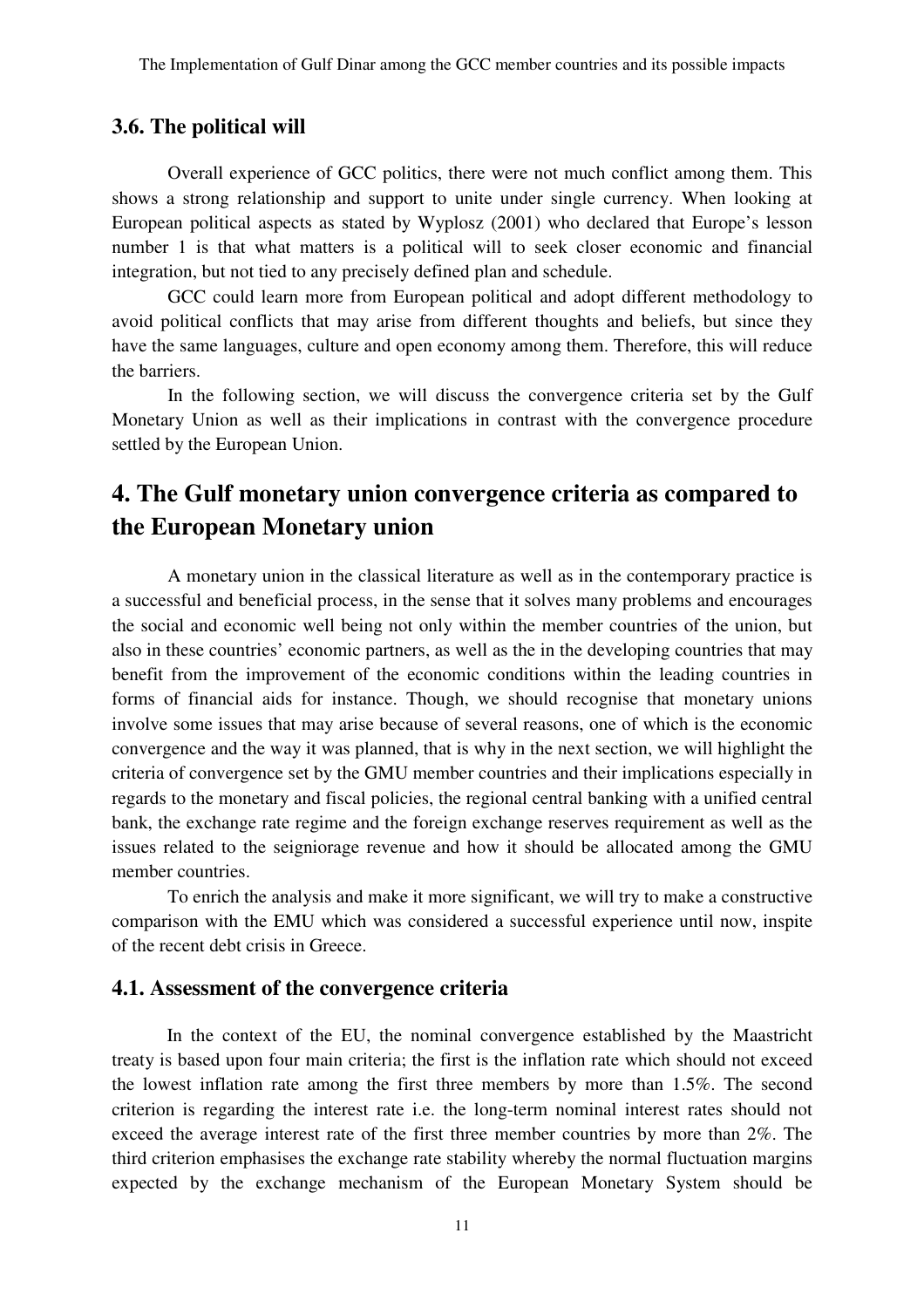maintained for at least two years before the assessment. The fourth and last criterion is in regard to the public deficit and debt, whereby the deficit of each and every member country should not exceed 3% of the real GDP, and on the other hand the public debt should not exceed 60% of the GDP of each member country. However, an exception has been made regarding the last criterion i.e. countries with a deficit exceeding 3% of the GDP are allowed to join the EU if it is proven that this excess is just temporary and will not continue further.

The Maastricht treaty refers only to the nominal convergence, however in the case of Central and Western Europe countries wishing to join the EU, with different economic and political structures, it is necessary to consider the real convergence as well; the latter includes the degree of openness of the economy, the weight of the bilateral trade with the EU as a portion of the total external trade of the respective country, the economic and political structure, the GDP per capita, etc.

The strongest refutation however against the Maastricht convergence strategy is that it may make convergence of countries with weak currencies more difficult to achieve. In addition, the criteria are interrelated in some way. A country that fails to undertake a credible disinflationary strategy, because of its infamous record of inflation, is more likely to experience an increase in its real interest rate, as the decline in the observed inflation is not matched by a decline in market expectation of inflation. This in turn will increase the debt burden, which might force the authorities to increase taxes in order to meet the debt GDP criterion (De Grauwe, 1995).

As for the Gulf Monetary Union, it has adopted the same convergence criteria stated in the Maastricht treaty in for the EU, namely, interest rate, inflation rate, public debt as well as the public deficit, taking into account the same convergence benchmarks, in regards to the interest rate, public debt and public deficit, however, the GMU opted for 2% as inflation rate benchmark instead of 1.5%, furthermore, GMU has opted for the foreign exchange reserve as a way to ensure the monetary convergence and stability instead of the exchange rate itself used in the case of the EU.

In the next sections we will discuss every convergence criterion in the context of the Gulf Union as compared to the EU.

#### **4.1.1. Inflation rate**

In the context of monetary unions, it is important to take into account the inflation rates of the potential future members, in the sense that the increase in the general level of prices in a member country implies that the purchasing power in this country's currency will decline, which may subsequently cause price instability within the union. This measure was put in place in order to prevent the monetary and price instability.

The European Monetary Union was not made immediately after the establishment of the European Union in 1957. Since 1970, the establishment of the European Economic and monetary union was considered, but starting from 1972, there was a huge monetary instability, this is why the monetary union has been postponed.

The European monetary system in 1979 came out with ECU (European Currency Unit), which is a virtual money comprising a basket of values, in order to limit the exchange rates fluctuations among the member countries' currencies, prior to the monetary union.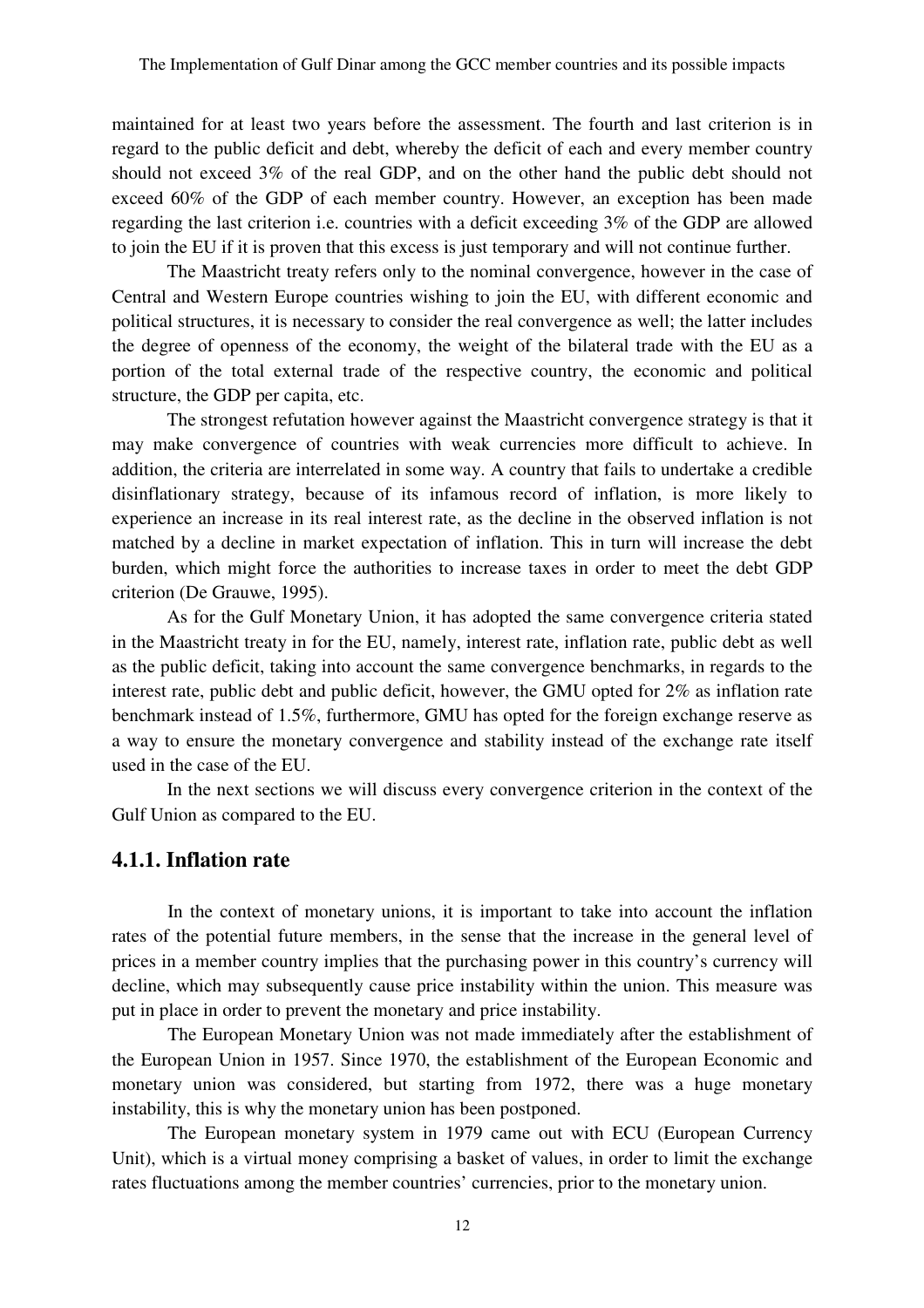The EMS with its ECU solution performed well, but it did not solve the issue of free circulation of capital within the European zone, which is why in 1989, Delores report recommended the economic and monetary union to be made in three phases, whereby the first phase strengthens the monetary cooperation. The second phase emphasizes the currencies' convergence and puts in place respective institutions and regulations, while in the third and last phase of course there should be the emergence and appearance of the Euro.

For the inflation rate requirement as stated above and which should not exceed the lowest inflation rate among the first three members by more than 1.5%, it is set as part of the second phase. In the early years of the Euro adoption, the member countries' inflation rates were highly volatile, in the case of Portugal for instance, the inflation rate was between 1.89% and 29.3% from 1980 to 1998. In 1999 when the country adopted the Euro as the sole currency, the inflation rate was about 2.1% which matches the EU requirement and from then on, it started to be less volatile. In the case of Greece the inflation rate was very high amounting to 24.7% in 1980, but the country could control it to reach 3.6% in 2001 when the country adopted the Euro, and since then it was maintained approximately at the same level. As for the countries that have not adopted the Euro yet, Czech Republic, Estonia, Lithuania

and Sweden fulfil perfectly the criterion of inflation rate, but on the other hand, Latvia, Hungary and Poland do not fulfil the price stability requirement.

In contrast with the EU experience, the gulf union potential member countries have registered stability in terms of price levels, and this is mainly due to their flexible trading system as well as the relative strength of the US Dollar, since all the GCC countries' currencies are pegged to US dollar except Kuwait.

If the inflation rate requirement is that it should not exceed the weighted average inflation rate among the GCC countries by more than 2%, then only Qatar and UAE have not conformed to this condition, which is in fact due to the high spending by these two countries.

Compared to the EU member countries before joining the union, the GCC member countries' inflation rates were less volatile, even though Qatar and UAE do not satisfy this requirement, this will be an incentive for them to control their inflation rates to see them more stable after adopting the *Khaleej Dinar.* 

# **4.1.2. Interest rate**

Interest rates are, arguably, one of the most important macroeconomic variables. They provide a key transmission channel for the propagation of shocks throughout the economy, and play a fundamental role in asset pricing (Edwards, 1998).

 In regards to the interest rate convergence, both the EU as well as the GCC countries, have used the same benchmark i.e. not more than 2% of the average interest rate in the member countries. However, the EU convergence is based on long term interest rate while the GCC convergence is based on the short term interest rate.

 If the sixteen countries using the Euro now could adjust their interest rates in such a way that it will conform to the EU requirements, some of the new countries that have joined the European Union such as Poland or Hungary still did not reach the suitable level of interest rate above mentioned, while all the others fulfil perfectly this criterion.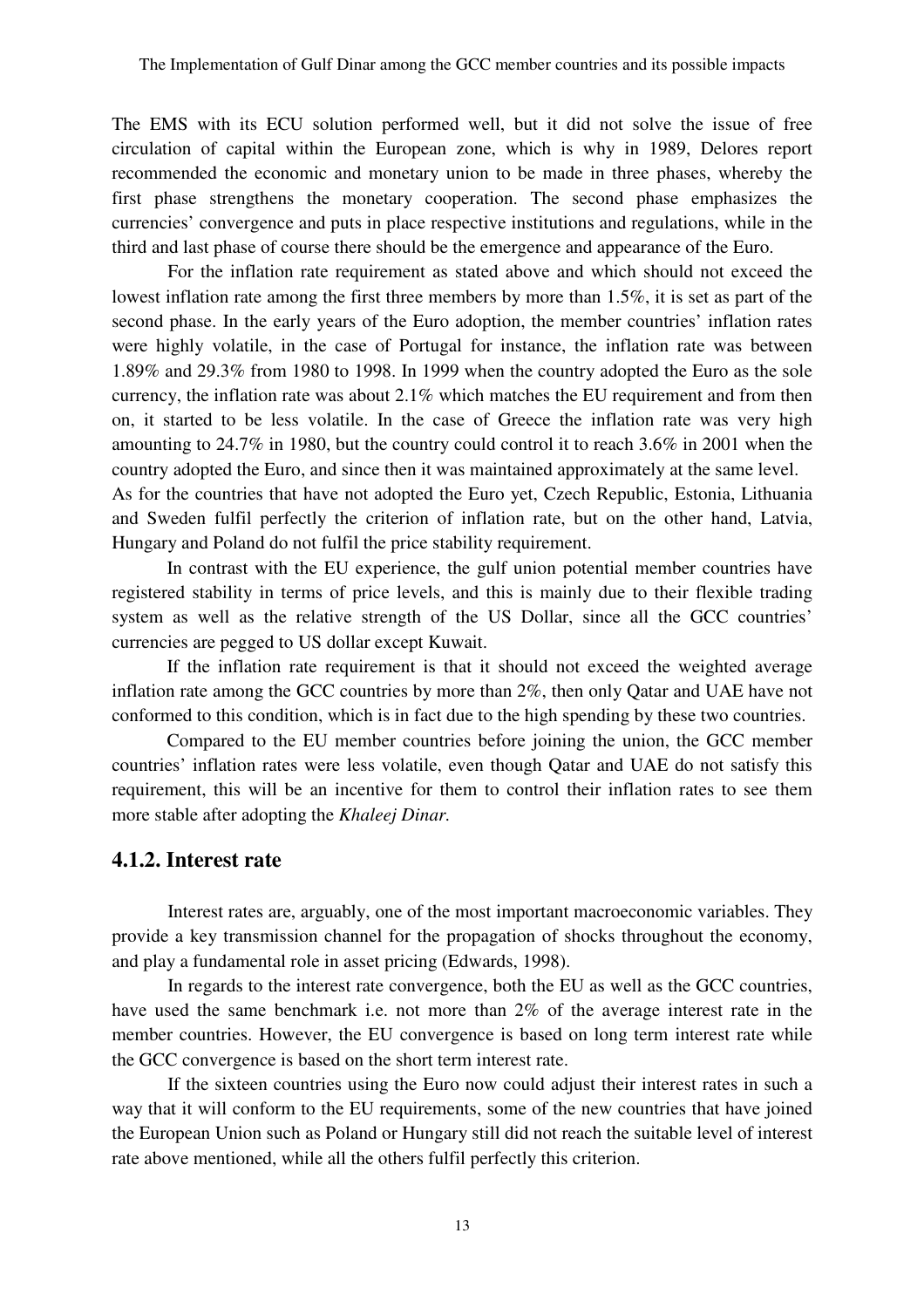Due to the dependence of the GCC countries' currencies on the US dollar, notably by pegging the former to the latter, the GCC countries' interest rates have registered a high positive correlation with the US interest rates.

Currently, all the GCC countries fulfil the interest rate convergence requirement, however the decision made lastly by the Kuwaiti government to peg its currency to a basket of anonymous currencies may break down this high correlation.

The difference at this level lies in the fact that the EU convergence is based on the long term interest rate, which involves long term risk premiums in the area, while the GCC union is using the short run interest rate, which makes the EU convergence more significant as compared to the GMU.

#### **4.1.3. Foreign exchange reserve**

To ensure the monetary stability, the EU and the GCC have used different criterion, the former opted for a requirement of at least two years spent within the EU, while the latter has chosen the foreign exchange reserve, in such a way that each country's monetary authority should hold a sufficient amount of foreign reserves of no less than four months worth of imports. However, after the European monetary union has been achieved, the ECB starts managing the foreign currency reserves of the member countries as part of the price stability strategy decided by the union.

It is noteworthy that for this criterion to be met by both EU member countries as well as GCC it is just a matter of time. For instance Romania or Bulgaria that have joined the EU in 2007, were already satisfying this criterion by 2009, the same applies to some extent in the case of the GCC countries, where some of them are still in the process of generating the four months worth of imports, while some others have already satisfied this criterion.

It is worth mentioning that the decision at this level on which measure to implement is directly related to the exchange rate regime chosen by either union on the one hand. Since the GCC have opted for the US dollar peg, then they need to consolidate their pegging and face any attempt to speculate on the coming *Khaleej Dinar*. In other words, the GMU exchange regime is depending on the US dollar as well, meaning that an alignment of the member countries with the GMU exchange rate regime requirement may not be secure and wise enough because there are involvements of external threats as well i.e. US dollar fluctuations and speculation for instance.

However, the flexibility aspect of the exchange rates adopted by the EU and the alignment strategy implemented make the foreign exchange reserves less relevant, because the member countries are given a predetermined period of time to bring their exchange rates to a suitable level vis-à-vis the EU requirements.

#### **4.1.4. Annual government deficit and debt**

The public deficit and debt convergence criterion which was required similarly by the EU as well as the GCC union is to ensure overall stability and development as well as to prevent debt crises, in the sense that the public deficit in most cases is covered by public debt, meaning that a country with continuing deficits will tend to borrow more, causing many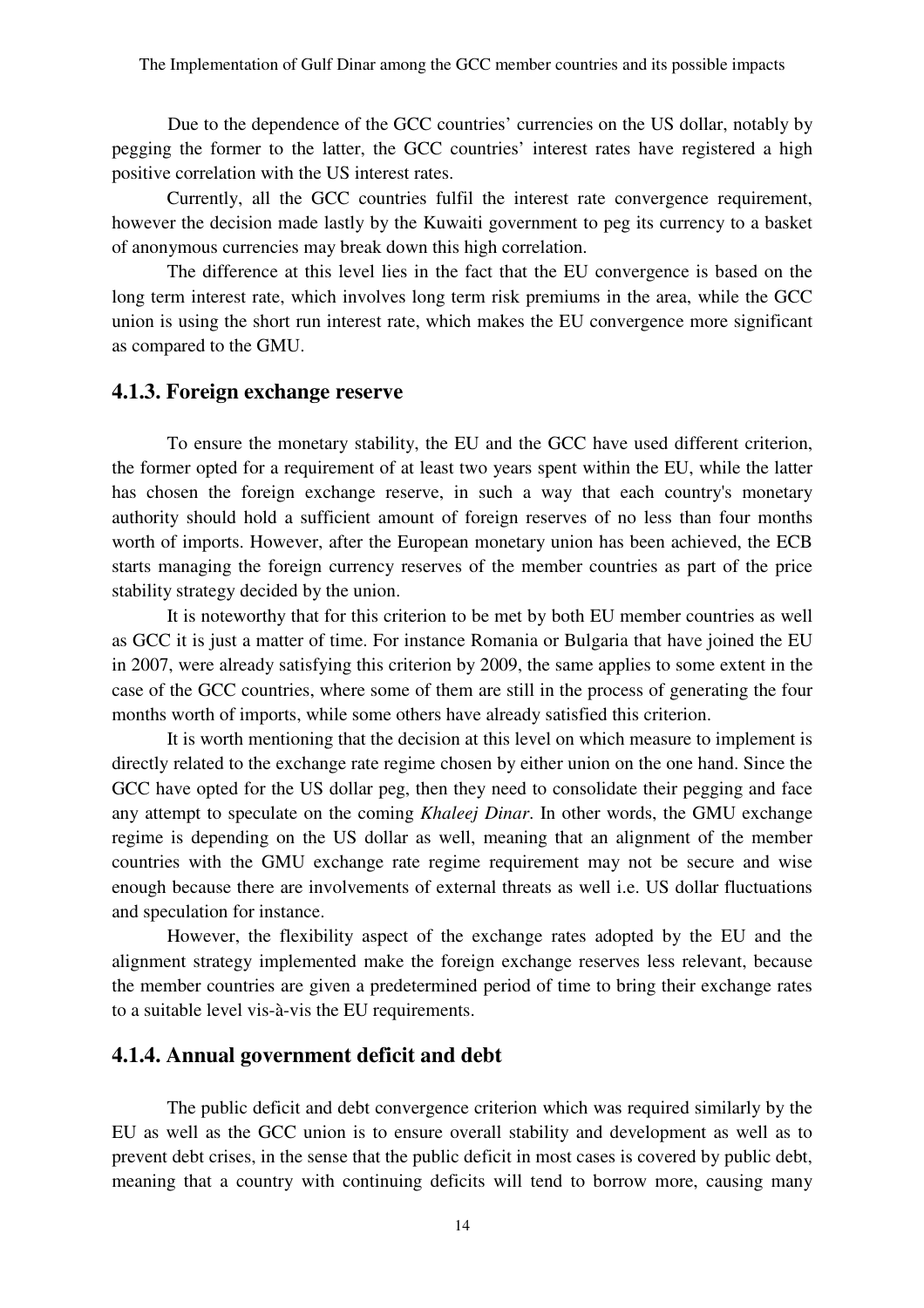negative consequences such as the intergenerational transfer of debt, the increase of borrowing cost, the opportunity cost incurred by missing the chance to develop the respective country's own economy.

In the case of economic and monetary unions, EU for instance, the unsustainable debt position maybe fatal for the whole union, in the sense that the continuing increase in debt of a given country will push the other member countries to implement deflationary policies, since the needy country will rely on the union financial markets to solve its debt problem, causing the increase of interest rate in the other member countries. Furthermore, if a country which is issuing too much debt defaults, the other member countries will be forced to bailout by virtue of not been affected through a domino effect for example.

For the European countries to join the EU and be part of the Euro users and for the GCC countries to join the GCC union and be part of the *Khaleej* Dinar users, their public debt and deficit should not exceed respectively 60% and 3% of the annual GDP.

In order to reduce their net indebtedness, most of the European countries, notably Germany, Austria, etc. Have taken draconian and serious measures, however some other countries have resorted to creative accounting operations with all its negative effects on the transparency of public accounts. Such operations are mostly based upon sale of assets, exclusion from public sector consolidated accounts, subsidies recorded below the line, as credits or capital subscriptions and differences between accrual and cash accounts. Koen & Noord (2005) estimated that, thanks to such operations, over the years 1997-2003 Greece, Portugal and Italy were able to reduce net indebtedness respectively by 18,7, 5,3, and 4,7 of GDP. It is worth mentioning that currently, Italy and Greece have the highest debt to GDP ratio within the EU amounting to 115 and 108 respectively.

The same reasoning above mentioned for the public debt implies in the case of public deficit as both components are related, where some countries have converged properly, while some other have relied on creative accounting to adopt the Euro, which explains actually the excess deficit in the case of Italy and Greece. As for the newly adhered countries, Czech Republic, Hungary and Poland do not fulfil this criterion yet, the question at this level is whether the convergence will be done in a total compliance with the general European and ethical rules or a mere creative accounting will be utilized? This will be probably answered by the future events.

For the GCC countries, they have done considerable efforts which have resulted in a full compliance regarding the public debt and deficit criterion, however they should maintain this level of indebtedness and deficit notably by limiting external borrowing otherwise the whole union will be affected.

Having said so, it is worth noting that GCC incomes are strongly influenced by exogenous volatile oil prices; hence the deficit to GDP indicator might not provide a satisfactory gauge. GDPs in oil producing countries fluctuate widely from year to year, which makes a country's deficit closer to sustainability in favourable oil price conditions even if there is no change of policy stance (Chalk, 2001).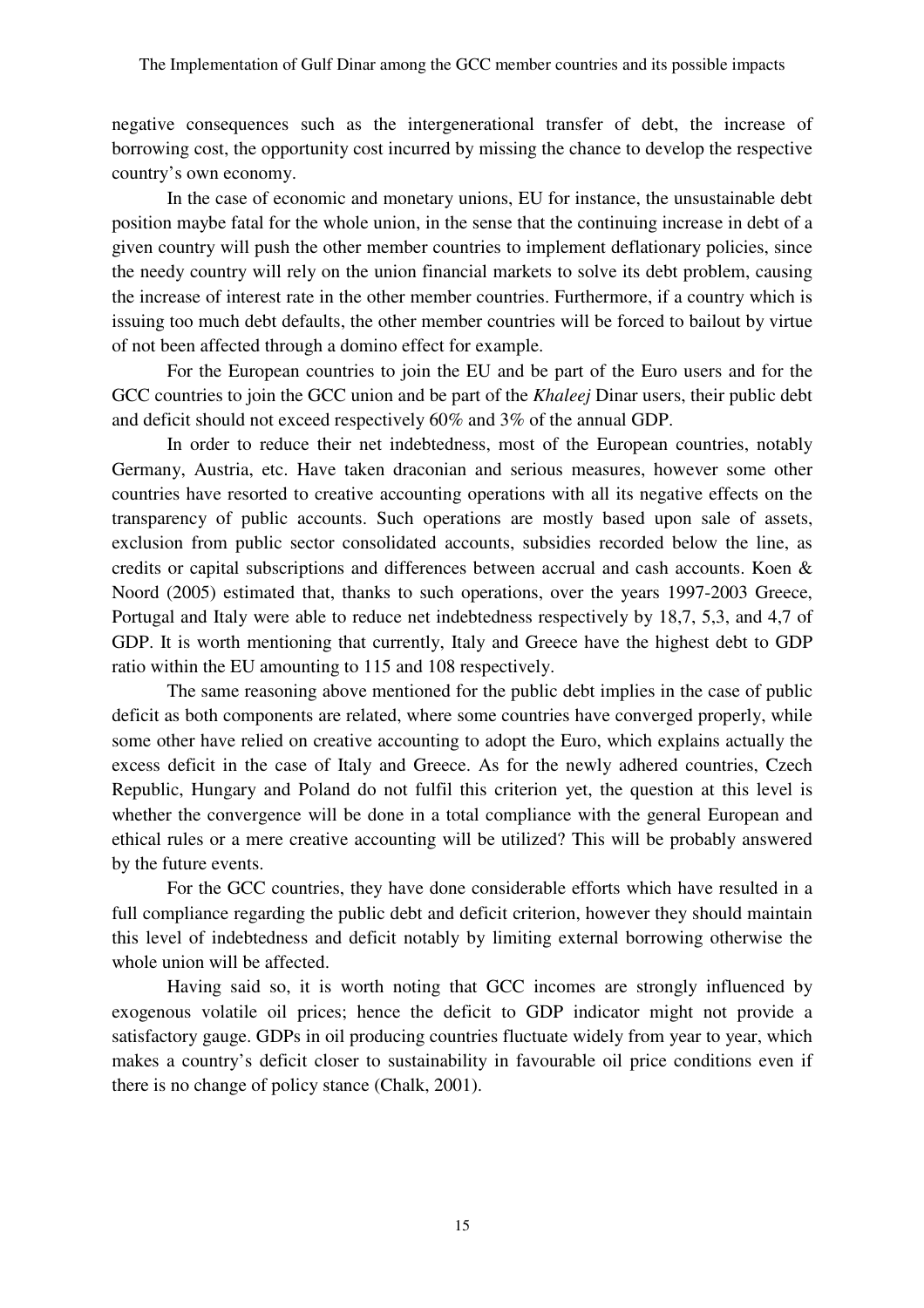#### **4.2. Convergence implications**

Beside the convergence criteria above mentioned and that is compulsory to fulfil in order to join the EU or GCC union, there are some other features that need to be fulfilled but with a lower degree of importance, so to speak. These features will be discussed in the next sections.

#### **4.2.1. Monetary and fiscal policies**

By definition, different countries will have different monetary and fiscal policies depending on their circumstances, monetary and fiscal preferences and so on, however, in the context of economic and monetary unions, the harmonisation and/or standardization is a must for the countries willing to join an economic and monetary union especially regarding monetary and fiscal policies.

 The European Union countries were no exception of the general rule above mentioned, however, after the establishment of the European Central Bank, the monetary policy of the EU was based on a quantified definition of price stability and risk analysis as regards to the new monetary policy strategy adopted by the ECB as well as responsibility, independence, transparency and communication.

 The price stability consists practically in price index progression along a one year period that should be maintained below 2% in the medium term. To achieve this stability level, the ECB has applied economic and monetary risk analysis by following the economic evolutions as well as monetary tendencies within the EU member countries.

 The ECB which is responsible for the price stability within the EU is recognized as an independent entity which is not subject to any eventual pressure or influence by any possible parties. The independence aspect of the ECB is directly related to the ECB transparency and communication which will help the public at large evaluate the ECB performance and results as well as the decisions made by the latter.

 Regarding the fiscal policy in the EU, it is mainly concerned with indirect taxes i.e. VAT, special taxes on fuel, drinks and tobacco, etc. Since these have a direct and immediate effect on the internal market. On the other hand, the intervention on the direct taxes is much more limited as compared to the indirect taxes.

 One of the objectives of the internal market is to ensure the free circulation of goods and services as well as capital within the EU. Because of the independence and neutral fiscal policy applied in the EU, The member countries have heterogeneous fiscal policies, depending on their history and their national traditions. On the other hand, the decisions are made based on the unanimity which actually limits the possibilities of harmonisation between the member countries; however. The latter may deform the nature of this circulation and exchanges, but to prevent this risk, the member countries have decided to harmonize their indirect taxes, since the fiscal competition among the member countries contributes to the progressive convergence of the EU in terms of fiscal policies.

 Harmonization of indirect taxes actually in this context does not mean standardization, since the rates are not similar in all the member countries. Every country is implementing a standard VAT of at least 15% and a reduced rate of at least 5% applicable to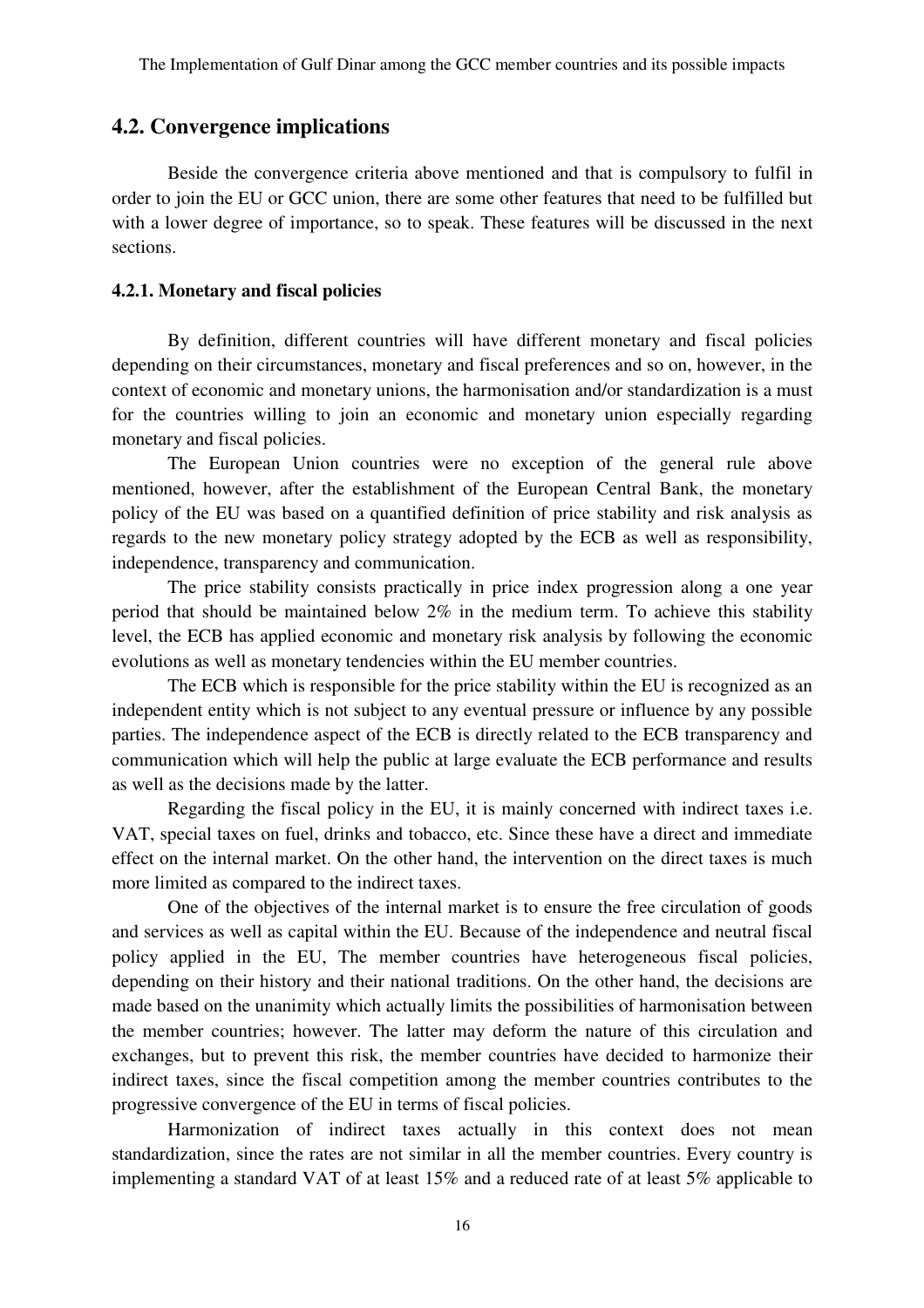some activities or products with a social or cultural aspect. The standard rates are between 15% in Luxembourg and 25% in Sweden. As in France for instance, the standard VAT rate is about 19.6% and the reduced rate is 5.5%.

 As the EU member countries are related among them, no one of them can modify the tax rates unilaterally, for instance, a country wishing to reduce its VAT tax rate should first ask for the accord of his economic partners. If for example Spain wants to reduce the VAT tax on restaurant services, then it should take permission from all the EU member countries.

 For the direct taxes as mentioned earlier, the harmonization still very limited. The main European rules regarding the direct taxes has been put in place in order to avoid the double taxation on companies especially for the mother companies having subsidiaries in other member countries. The direct taxation is meant also for the harmonization of savings' fiscal policy, since the European citizens are benefiting from the free circulation and are free to deposit their money in any of the member countries since the launching of the EU. But overall, the fiscal policy harmonization in terms of the direct taxation is applied in order to establish a European cooperation and fight against fiscal frauds.

 However, in the case of GCC, it is worth mentioning that the *Khaleej* countries can be seen as less effective as compared to countries with floating exchange rates mechanisms, and this is not due mainly to the exchange rate *per se* but it may be due to the economic features of these countries, for instance, crude oil and natural gas constitutes the main source of income and foreign exchange reserves which is one of the main convergence criteria discussed above, furthermore, as compared to some developed countries such as US, GCC member countries do not possess a developed and established secondary capital market which constitutes a weakness of the union.

 As it was in the case of EU, the main objective of the monetary policy of the GCC union is to achieve price stability within and between the member countries, even though the current monetary instruments are not as efficient as they normally should be. And this price stability of course should be controlled by the GCB.

When looking to the fiscal policies of the GCC countries, it is noteworthy that they unanimously have a high degree of expenditures, which may in some years reach 71% of the total spending, on the other hand, the high dependence of the GCC countries on the oil and gas revenues makes their economic and political as well as fiscal situation subject to the oil and gas price fluctuation.

 Since the monetary and fiscal policies are highly related and given that the GCB will be responsible in controlling the price stability within the union, then as matter of fact, collaboration in terms of fiscal policies would help the GCB achieve successfully its objectives, otherwise, monetary and fiscal problems may emerge with the adoption of the *Khaleej Dinar*.

 In this context, AlKholifey and Alreshan (2010) stated that there are a number of fiscal issues that need to be addressed by GCC countries:

• With the efforts being made by some GCC countries to ameliorate their overall tax systems, issues of tax coordination might arise.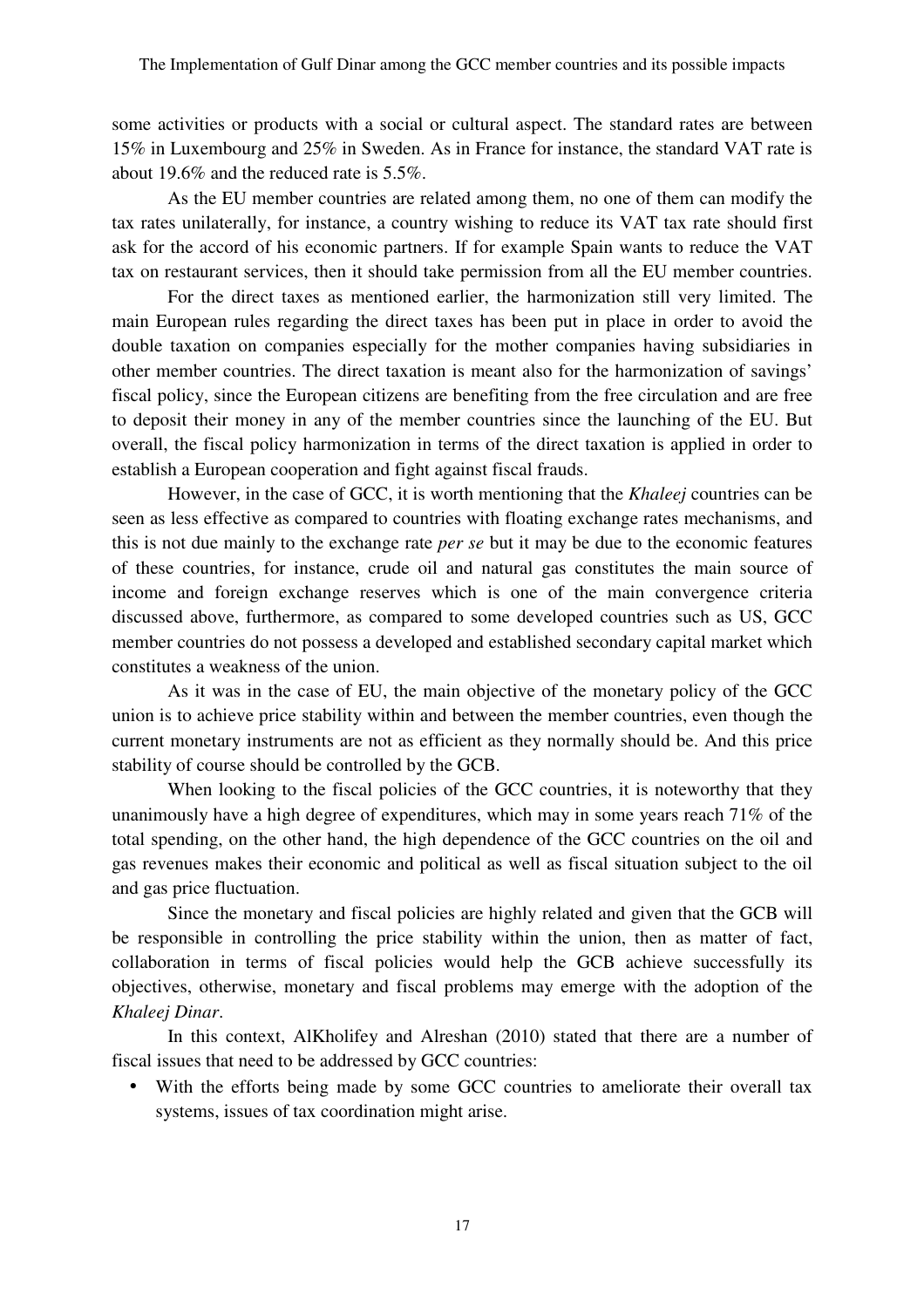The Implementation of Gulf Dinar among the GCC member countries and its possible impacts

- To maintain harmony over various expenditure policies especially the rising current spending (e.g. direct and indirect subsidies) and avoid unbalanced economic growth among GCC economies, ex ante coordination is considered necessary.
- To bring stability to GCC revenues and suppress GDP volatility, an issue of creating a multilateral oil stabilization fund could be viable.

#### **4.2.2. The Central Banking System (CBS)**

When opting for monetary and economic union, the issue is not only how to settle the union central bank that will replace the countries' central banks, but also to look into the structure of central banking to be implemented which includes the union central bank as well as the national central banks.

In the case of the EU, the European System of Central Banks (ESCB) comprises the European Central Bank (ECB) as well as 27 National Central Banks (NCB) representing the 27 member countries of the EU. The ECB directory members are nominated through unanimous agreement, by the member countries or governments' presidents with recommendation of the European Union Council.

One of the main functions of the ESCB is to elaborate the monetary policy in the Euro zone. Subsequently, the ECB executes the decisions made by the ESCB while the NCB are meant to make these decisions applicable nationally. Thus, as stated above, the main objective of the ESCB is to maintain price stability in the Euro zone as well as ensure a stable growth of the EU. Furthermore, the ESCB holds and manages the official resources of the member countries that have adopted the Euro especially the foreign exchange reserves.

The monetary policy of the ECB is based upon three main rates, from the lowest to the highest rate, namely, deposit rates, refinancing rate which is the most important one, and the last is the marginal loans rate.

A subgroup of the ESCB has been created and named Euro System; it includes the central banks of the Euro zone and it has been established because most of the European countries that had reputation of being Euro users, actually have not adopted it yet.

The GSCB will normally follow the model established by the EU i.e. a central banking system including the Gulf Central Bank (GCB) as well as the National Central Banks (NCB), even though there is quite a number of differences between the two cases, the main one being the political orientations of the GCC member countries as compared to the EU member countries, where the former are mainly sovereign countries, that may want to make a pressure for the monetary policy to be decentralized, and which may actually constitute a threat to the stability within the EU.

For that matter, GCC member countries are required to settle this issue and determine clearly the structure of the GSCB, and the bodies it will include as well as the functions of each of them and all the details as regards to the nomination of the GSCB members.

Another important issue is regarding the independence of the GSCB which we have highlighted earlier and which is actually common between the EU and the GMU, since for the central bank or the system of central banks to achieve successfully its pre-determined objectives, there should be a total independence from any possible influence. At this level, some authors consider that the political influence is the highest threat to the CBS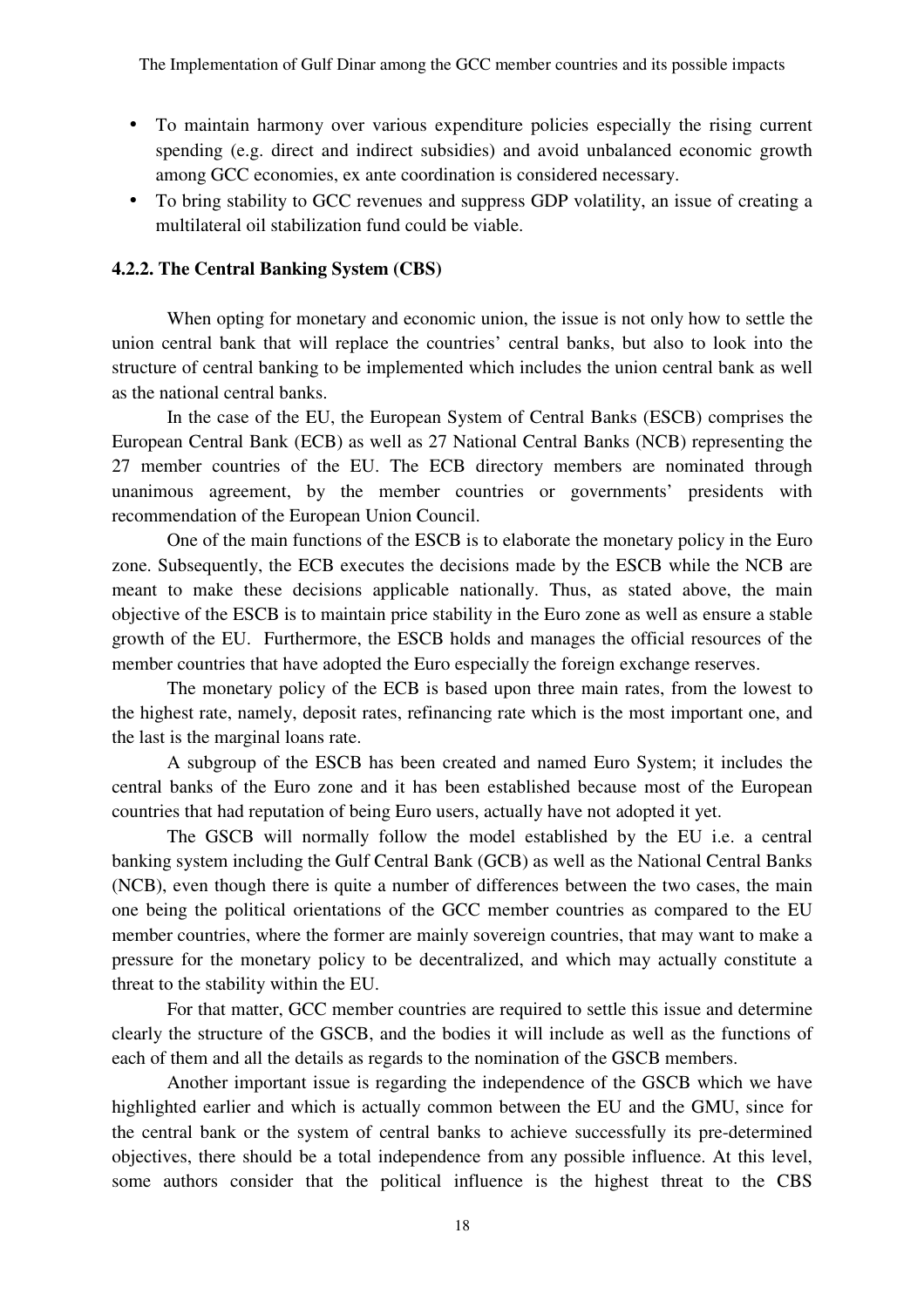independence, meaning that a total separation between politics and the monetary policies will give a higher performance of the GSCBs.

#### **4.2.3.Pooling Foreign Exchange Reserves**

In addition to the foreign exchange reserve requirement above mentioned and which is a formal procedure prior to the GMU adhesion, the GCB requires the contribution in terms of foreign exchange reserves whereby every member country should contribute based on its weight in the union, and this is due mainly to the fact that the fixed exchange rate regimes forces the central banks to hold enough reserves of foreign currencies allowing them to intervene in the market to maintain the considerable and suitable level of exchange rates.

 As we have mentioned earlier when we have discussed about the CBS, the European Union basically has followed the same reasoning and has allowed the European Central Bank to manage the foreign currencies reserves of the member countries in order to maintain the stability of the overall economy.

#### **4.2.4.Seigniorage revenue distribution**

Seigniorage is usually defined by reference to a supposed earlier stage in which fullbodied coins were minted by the State. Each coin would contain an amount of precious metal equal in value as a commodity to the coin's exchange value as well as to the value stamped on the coin. The State's mint would accept gold for coining, assessing a fee, called a seigniorage charge. So long as that fee exceeded the mint's costs, the State would receive net revenue from its minting operation i.e. seigniorage revenue (Wray, 2002).

In the case of the European Union, the seigniorage revenue generated from the Euro issuance is distributed to the national central banks of the member countries that have already adopted the Euro based instantaneously on their GDP as well as their respective population proportions, which means that it is maybe subject to review in case the member countries agree to do so. As for the countries that have newly joined the Euro zone, it is expected that they will get a higher benefit as compared with their current seigniorage revenue, Hansen and King (2004) follow the same reasoning and state that currency demand in the new member countries is expected to increase relative to the present group of euro countries. This basically means that the demand will increase also outside the EU with its new members given the economic and trading partnership of the EU member countries with other non member countries.

As for the GCC countries, they are expecting to base their seigniorage revenue distribution on the monetary base growth, which is subject to debate since member countries may find it easy to increase their monetary base in order to get a larger share of the seigniorage revenue.

As far as the seigniorage revenue distribution for both the unions is concerned, the EU method has more significance and seems to be more reasonable, on the one hand because it is based on the real GDP and the populations proportions that cannot be falsified or manipulated by member countries, and on the other hand because this basis is subject to change anytime the member countries find it adequate to do so.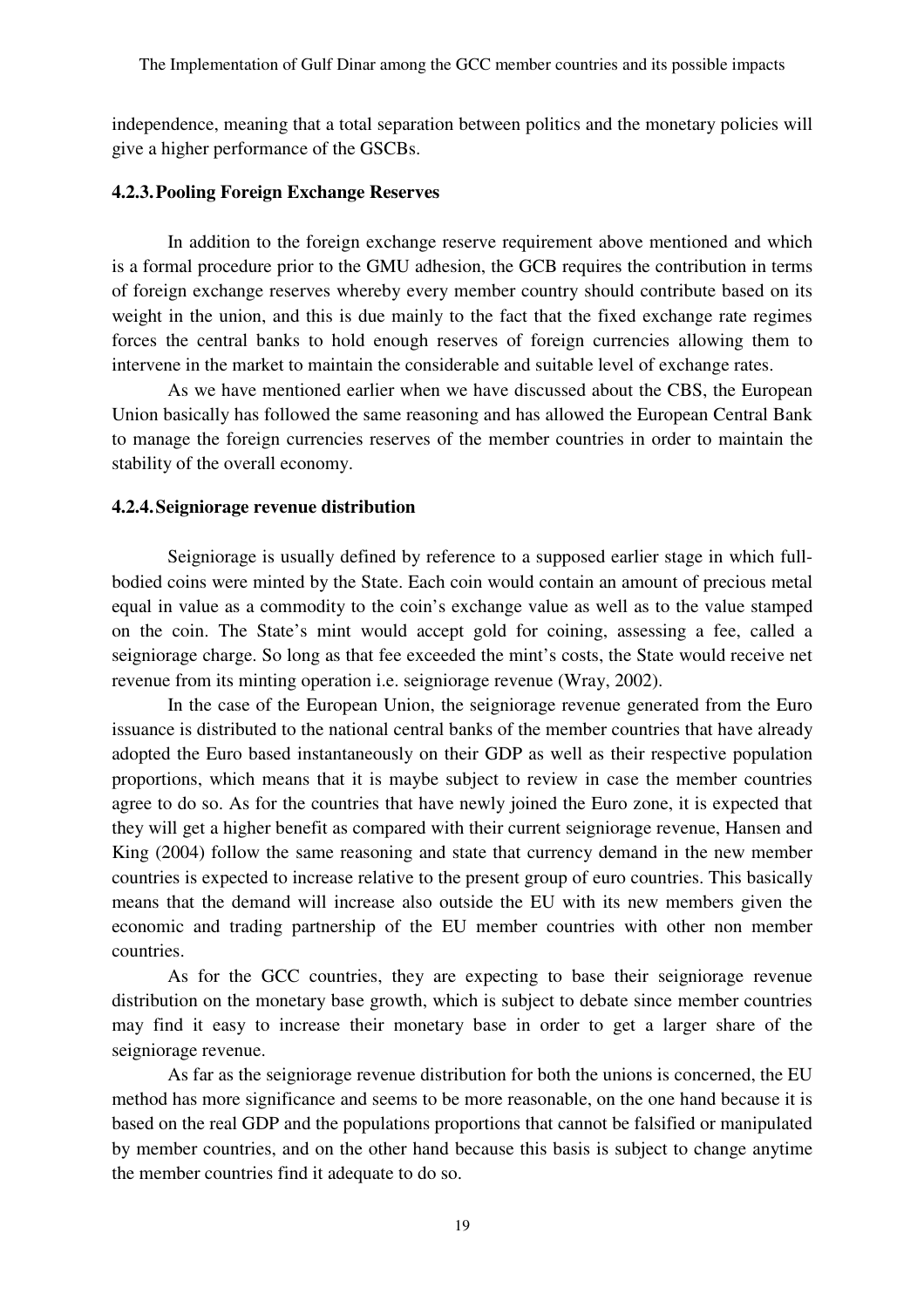#### **4.2.5.The exchange rate regime**

The choice of the exchange rate regime is highly important especially in the case of economic and unions. It considers the economic policy of the countries as well as their macro-economic modes of adjustment. It considers also the economic partners of these respective countries that are sensitive as regards to the consequences of the potential exchange regime on their relative competitiveness, thus, the exchange rate regimes determine the conditions of the international integration of the economies.

The member countries of the EU have chosen a flexible exchange rate regime, and they seem to be convinced with the adequacy of their choice, Lorenzo Bini Smaghi<sup>7</sup> stated in the 2007 annual Meeting that this was the obvious decision to take and he added that it would have made no sense at all to create the euro and then subject its monetary policy to external rather than internal requirements.

 For the European countries that have joined the EU lately, although their current exchange rate regimes are totally different, this does not mean that they will certainly have misalignment problems, by reference to the Portugal, Spain or Greece previous successful experiences.

Although the GCC countries did not officially opt for either exchange rate regime, the fact that all member countries except Kuwait have pegged their national currencies to US dollar, is a sign that among other regimes, the dollar peg may be the preferable to the GCC member countries, that have made their decision based on the assumption that the US dollar will keep strengthening. This potential decision is also proven by the fact that the member countries have put in place some measures that are compatible with the US dollar peg, such as their fiscal policies or the accumulation of the foreign reserves for instance.

 This choice of the GCC member countries has taken into consideration not only the economic aspect of the regime but also the political dimensions that is basically why the GCC countries seem to be attached to this regime, where they have stated in several occasions that they are not willing to change their exchange rate regime unless the GCC union decides on another regime.

As stated earlier, since the GMU are more likely to opt for US dollar peg, then it is relevant for them to understand the implications of their decision as well as implement properly the foreign exchange reserve requirement along with any other adequate measures for them to avoid shocks that may hit the US dollar especially in the current circumstances.

Furthermore, the GCC member countries should make sure that the convergence procedure is done in the best manner, whereby there should be no creative accounting to skip the official adhesion procedure. Greece and Italy lesson for instance should be learnt in order to not commit the same fatal mistakes.

In the following sections we will expose some of the suggestions that may be helpful for the GMU to enhance its formation in terms of exchange rate regime as well as in terms of risk management.

 7 Member of the ECB Executive Board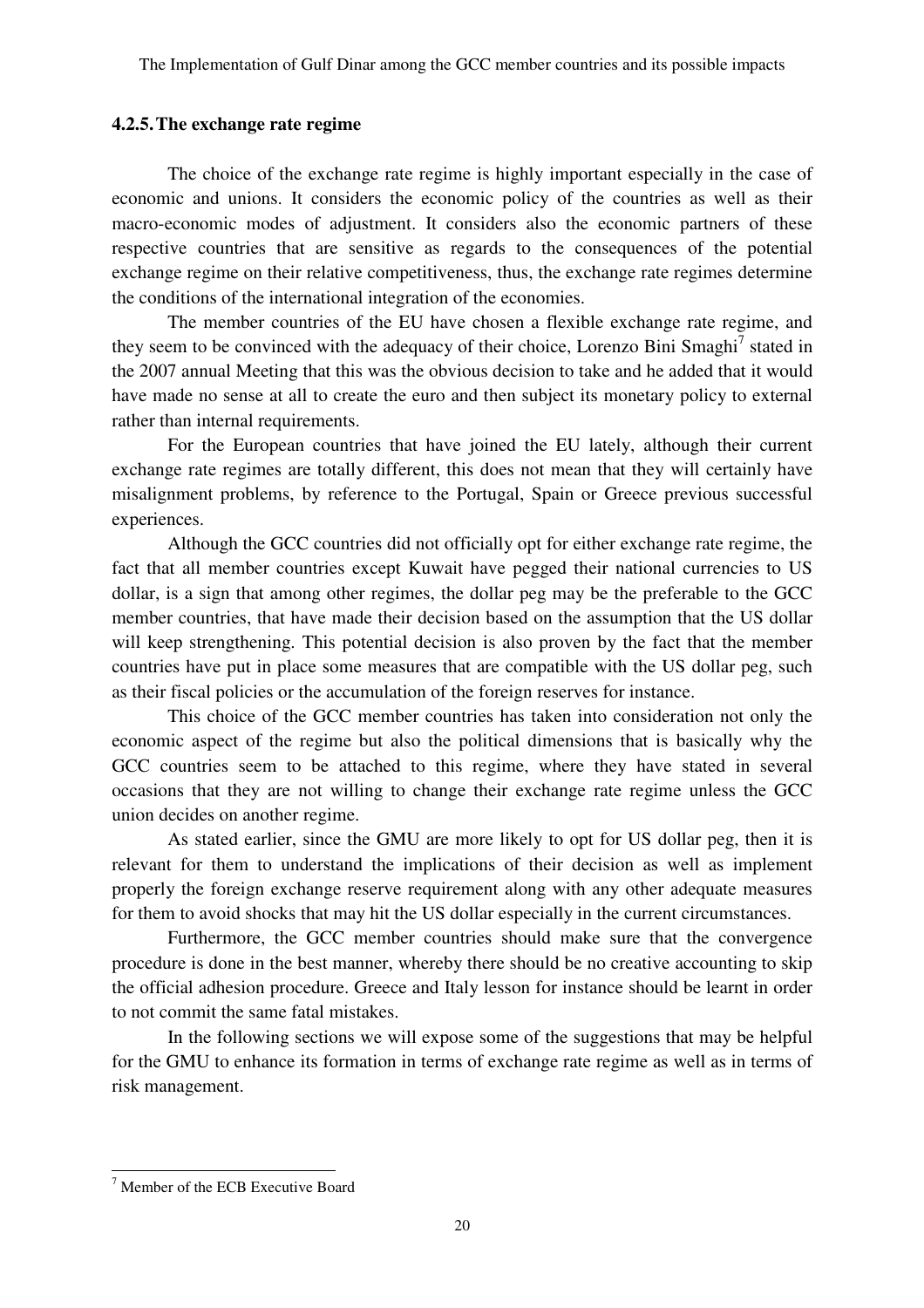# **5. Suggestions for improvement of the Gulf Monetary Union**

#### **5.1 Suggestions in terms of the exchange rate regime**

#### **5.1.1 Currency Basket Peg**

A basket peg could serve as a cautious strategy towards a more flexible exchange rate policy. With a basket peg, the main anchor properties of an exchange rate peg could be retained, while at the same time gaining some adaptability to the adverse effects of swings among the value of the major reserve currencies. The volatility of the nominal effective exchange rate would be reduced, benefiting external trade and balance sheet stability. For example, a peg to the SDR would result in lower volatility of oil export receipts relative to the dollar peg.

Implementing a basket peg may be a useful way to introduce more flexibility of the exchange rate in a gradual manner, which would allow private market participants to learn to manage and live with foreign exchange risk. Compared to fixing to a single currency, pegging to a basket of currencies has the disadvantage that traders will have to bear the exchange rate risk. And in relatively underdeveloped financial markets hedging exchange rate risk would be difficult and costly. On the other hand, pegging to a single major currency allows market participants to take advantage of instruments available for that major currency. What probably matters most is the extent of the higher exchange rate risk versus the reduced cost from lower exchange rate volatility.

One disadvantage of basket pegs is that they may reduce the microeconomic and informational benefits of maintaining constant at least one bilateral exchange rate relevant for price comparisons and economic transactions. Also, basket pegs tend to be less transparent and more difficult to explain to the public. The weights attached to the basket will have to be managed and lack of transparency could encourage speculative behavior, as the example of Kuwait shows.

 One simple approach would be to peg to a transparent basket consisting only of the US dollar and the euro. It would be simple to interpret, would reduce monetary dependence of the GCC on the US Federal Reserve, cover most transactions in goods, services, and financial instruments (now in the US dollar and the euro area), and allow for the use of both dollar and euro hedging instruments to efficiently manage financial risks given the considerable depth in euro financial instruments (Khan, 2009).

#### **5.1.2. Pegging to the export price of oil**

Pegging the domestic currency to the export price of the main export product (PEP) has sometimes been suggested for small open economies that are relatively specialized in the production and export of a particular mineral or agricultural commodity. The argument for PEP is that it simultaneously delivers automatic accommodation to terms-of-trade shocks, as floating exchange rates are supposed to do, while retaining the credibility-enhancing advantages of a nominal anchor, as dollar pegs are supposed to do (Frankel and Saiki, 2002). A peg to the price of oil would allow the real exchange rate to move in line with the real price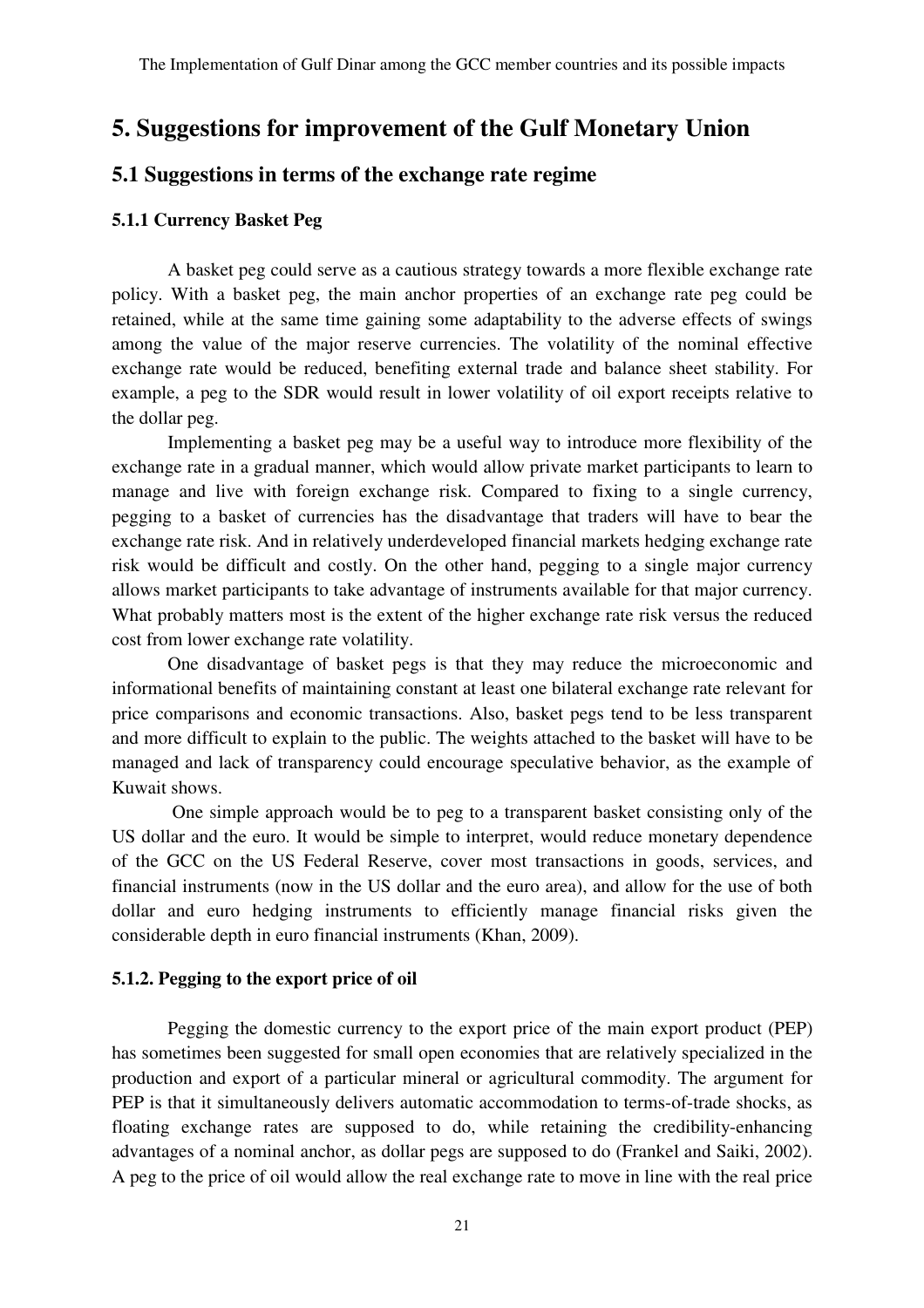of the main export commodity. Essentially, it would decouple oil exporters' monetary policies from those of oil importers.

But there are several important qualifications and drawbacks attached to this type of exchange rate policy. First, the GCC countries taken together account for a sizeable part of total world output and exports. Therefore, the small economy assumption is not applicable in the case of the GCC, as the price of oil cannot be regarded as exogenous. Indeed oil can be seen as a major international currency in itself, and pegging their national (fiat) currencies to their own (commodity) currency would not anchor the GCC countries' currencies to something truly exogenous.

Second, it is questionable whether an automatic adjustment to terms-of-trade shocks would be effective under a PEP system. For example, an adverse terms-of-trade shock (a decline in oil prices) would, under the PEP, result in a real depreciation. However, with oil production in most GCC countries constrained by capacity and extraction limits, as well as by the OPEC quota system, all adjustments would have to come through expanding non-oil exports or cutting imports. However, in the GCC, non-oil exports depend on hydrocarbon production for inputs, and are therefore not independent from the level of oil and gas production.

Third, pegging to the price of oil would make import prices highly variable, as well as create significant volatility for other sectors of the economy. For example, a consequence of high oil prices would be a real appreciation, which would raise the cost of other exports and dampen the diversification effort. In particular, the prices of non-pegged tradable goods would be destabilized in terms of domestic wages and nontraded goods, which could lead to adverse Dutch disease effects when oil prices rose. In the event of a decline in oil prices, it is unclear whether the oil peg would permit sufficient depreciation of the national currency to accommodate the adverse change in the terms of trade and stabilize export earnings. Further, it can be argued that a gradual adjustment in the real exchange rate may be preferable until the terms-of-trade shift appears permanent. In any event, with daily fixing of the exchange rate, PEP requires transparency and credibility that may take time to establish.

#### **5.1.3. Commodity basket peg**

Basically the alternatives above mentioned are more suitable and desirable as exchange rate regime for the expected launch of Gulf Dinar as compared to the Dollar peg regime. But in contrast with an oil backed currency, the latter is much more suitable for many considerations especially the Oil reserves that the GCC countries possess, however, a currency backed by only one commodity can be more exposed to speculative attacks as compared to currency backed by a dozen or so of commodities. That is why we strongly recommend the GCC member countries to issue their common currency in a commodity basket backed aspect.

The implementation of GCC's commodity basket backed currency should be backed by a standardized basket of the most important commodities mainly Oil and other commodities (e.g., gold, wheat, copper, etc). It would, therefore, be conceptually similar to a fully backed gold standard, but in the case of the commodity basket peg, the backing would consist not of one single commodity but of a number of main international commodities,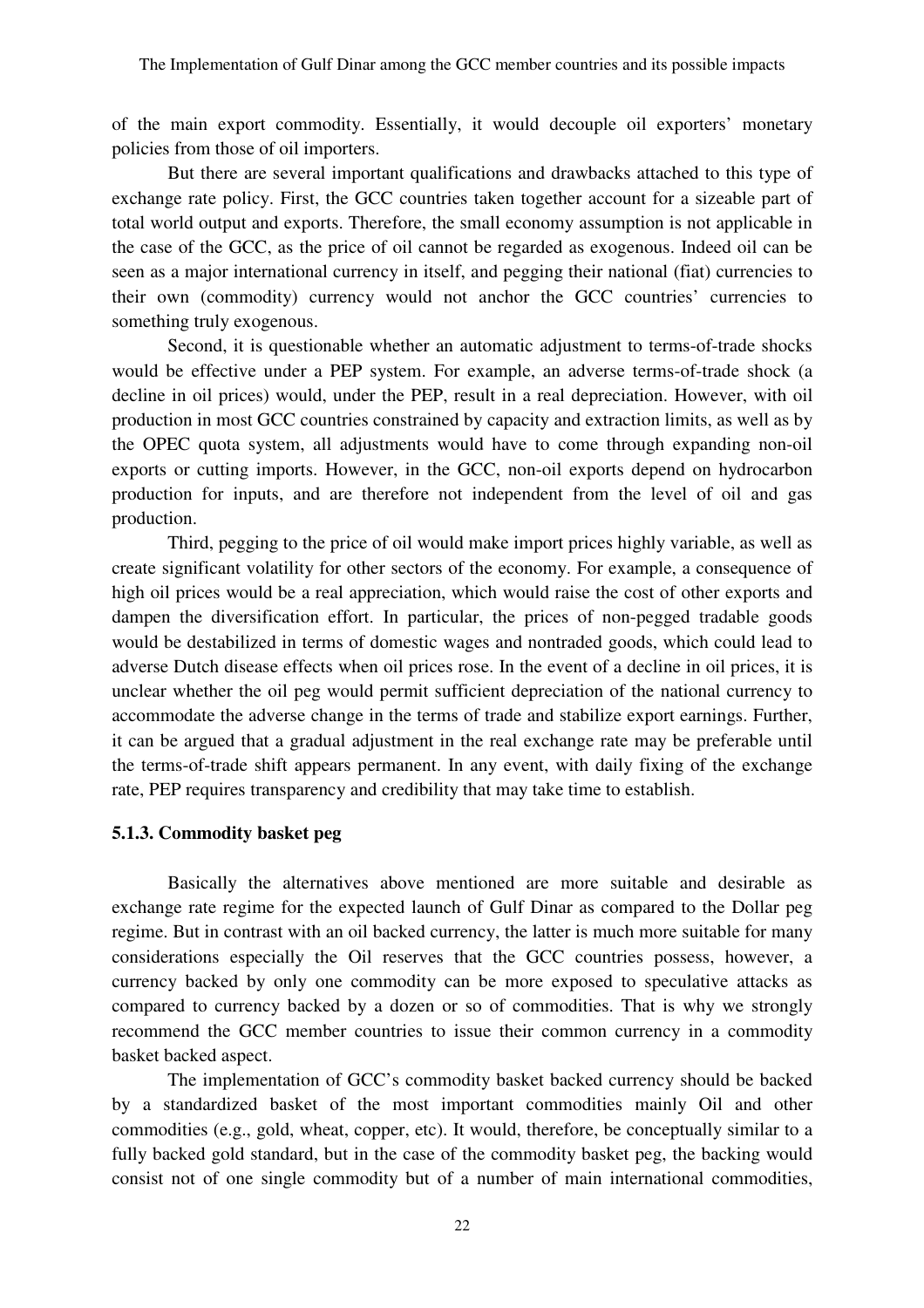including gold. Since it is fully backed by a physical inventory of commodities, the commodity basket peg would be a secure, robust and credible payment and provide a stable international mechanism for contractual and payment purposes worldwide.

This kind of currency is designed as an inflation-resistant currency by its very composition. Inflation is always defined as "the changes in value of a basket of goods and services." By selecting the appropriate ingredients to be placed in the basket, the commodity basket peg can automatically protect and be protected against inflation. On the other hand, it provides a robust international standard of value.

The commodity basket peg automatically tends to counteract the boom and bust fluctuations of the business cycle, thereby improving the overall stability and predictability of the world's economic system. When the business cycle is weakening, corporations customarily have an excess of inventory and a need for credit. These corporations would immediately spend the commodity basket currencies, say, to pay their suppliers, so as to avoid the demurrage charges<sup>8</sup>. Suppliers, in turn, would have a similar incentive to pass on the demurrage-charged currency as a medium of payment. The spread of this currency (with its built-in incentive to trade) would automatically activate the economy at this point in the cycle.

The demurrage feature of the commodity backed currency would provide a systematic financial motivation to realign financial interests with longer-term interests. This is in direct contrast with what happens today with conventional national currencies. The discounted cash flow of conventional national currencies with interest rates systematically emphasizes the immediate future at the expense of the long-term. The same discounted cash flow with a demurrage charged currency produces the exact opposite effect. The use of the commodity basket peg for planning and contractual purposes will therefore reduce the conflict that currently prevails between the stockholder's financial priorities and the long-term priorities of humanity as a whole.

By looking to the "real" aspect of the commodity backed currency –backed by real commodities- and its demurrage fees, as compared to the fiat money dominating nowadays, one can clearly perceive the long list of benefits that *Khaleej* Dinar backed by a basket of commodities can provide for the whole world.

# **5.2. Suggestions regarding risk preventing and rescue**

# **5.2.1. GCC's Crisis Fund**

The Geek debt crisis has bared a shortcoming of the EU's monetary union. While sound finances are needed to underpin the euro's stability, the rules limiting government deficits have not been enough to keep some countries from running up large amounts of debt. Nor is there an oversight procedure to ensure sound policies are implemented. In the Greek debt crisis, Germany and other euro nations have urged Greece not to go to the IMF for a bailout loan. Such a possibility is widely seen as embarrassing in euro zone capitals and damaging to the euro area's credibility. The crisis exposed severe defects of the euro zone,

<sup>&</sup>lt;sup>8</sup> whose holding costs accumulate over time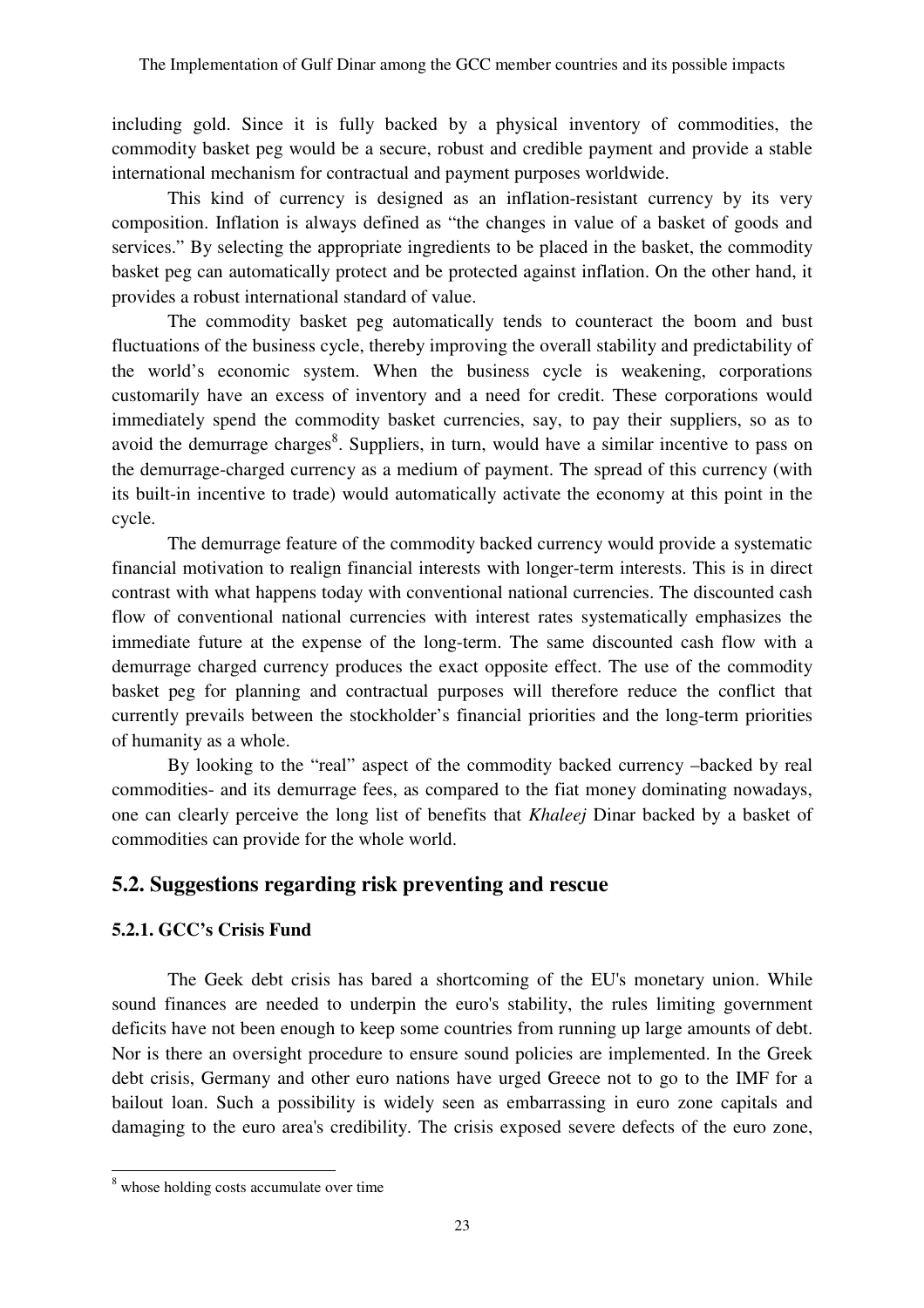including lack of economic governance in the single currency club and no collective solution to prevent a possible debt default in a member like Greece from threatening overall stability.

The GCC should plan to create a Gulf Monetary Fund (GMF) to better coordinate the economies of the member countries that use the *khaleej* Dinar and prevent financial debacles such as the Greek debt crisis from undermining the credibility of Europe's single currency. The idea is that Greece's case must not happen with GCC and they must reinforce economic policy coordination.

Gulf Monetary Fund have to establish details of how much money a future GMF could command or what its shareholders structure would look like based on their financial pledges to the fund.

However, the questions of course must be asked: who pays in, how does one pay in, how independent is it from the (Gulf) Commission? And so on.

Urging the idea for some time, Gulf Monetary Fund could bail out troubled governments, and then use the threat of cutting off rich member support payments to force them to bring spending practices into line. And the GMF could set up the possibility of an orderly default for an indebted state in which the GMF could offer Islamic bonds to holders of defaulted debt, limiting the crippling ripple effects of a default.

#### **5.2.2. GCB's Unit for monitoring and risk preventing**

GCC member countries need to co-ordinate their efforts to devise a new common banking policy to enable national banks to face any fresh crisis in the global financial system or crisis of any member. Banks in the GCC should learn lessons from the latest global economic turmoil and stick to known investment standards and shun derivatives and other high risk instruments.

The GCC central banks should set up a unit to monitor and prevent any risk of default, crisis, etc. They should work on the monitoring and assessment of GCC's members and guard themselves against future crises. They have to abide by known investment criteria and avoid harmful speculation in the local and external markets, and in investing in high-risk derivatives.

The GCC central banks should have somewhat sought to co-ordinate their efforts before the crisis, they should have expand this co-ordination and double their efforts to support protection in crisis. The GCC monetary authorities are urged to devise new banking policies that will open a wider horizon for financial and banking co-operation in the region.

GCC central bank should control the impact of the crises and default problems. This mechanism would involve stronger governance of regional banks to ensure they are better protected against bad debt and other crises in the future. It should have joint plan to force GCC banks to set aside sufficient provisions against non-performing loans to counter new default problems.

In the next sections we will discuss the political Implications under fiat money system and real commodity peg for the Gulf Monetary Union to see the opportunities and threats in the context of an unstable international environment.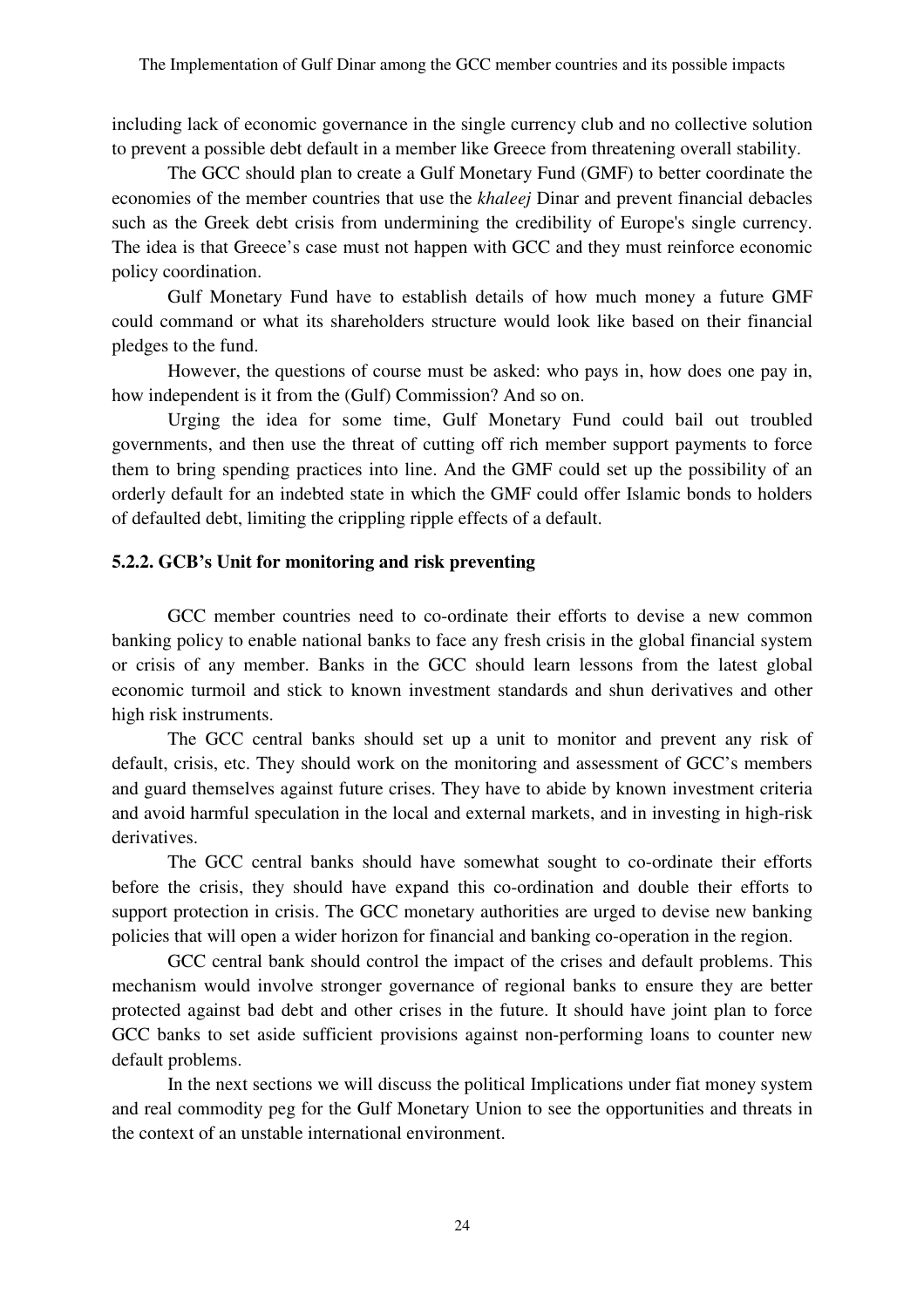# **6. Political implications**

As it was mentioned in the previous pages that Gulf Cooperation Council has agreed to issue a new currency namely Gulf Dinar by the end of 2010 after a long journey that has started in 1983 when they signed in the first time a free-trade area. There is no double surrounding that Gulf Dinar will bring a lot of benefits to the GCC countries and its people in terms of cost reduction and cross border trades and it will eliminate risk exchange between local currencies. However the question is; whether it has to be flexible or pegged to Dollar, a basket of currencies or oil market price. While some experts have suggested that the new currency should be backed by oil since gulf countries control 45% of the world's known oil reserves because this is high enough to gain people's confidence to accept Gulf currency as global currency as compared to U.S dollar.

In this part, it is rational to focus in a more details on political implication of issuing Gulf Dinar as Fiat money or oil backed. So, In the absence of Soviet, the United States of America becomes the only super power in the world and its eye has been focusing on gulf region to put its hand on oil reserve of the gulf countries, therefore since the Gulf war two in 1991 to rescue Kuwait, U.S has found a reason to stay in the Gulf region to secure itself the share of oil. in the current political environment issuing a new common currency in Fiat form for GCC union is much more applicable because the United States of America will move to protect the position of the Dollar as a global currency and as a medium of exchange in international trade transactions and it has a big influence on the GCC decision making to prevent the idea of Gulf Dinar backed by oil. So, in that sense, assuming that the gulf dinar will be pegged either to Dollar or basket of currencies including dollar as it was proposed by the GCC countries and then, it will give a dollar the sustainability to remain a global currency, moreover it will continue pricing oil in Dollar instead of Gulf Dinar. In this case, there will not be much fundamental economic and political changes in the region and the rest of the world since it will be pegged to Dollar or basket of currencies. In other words, the dinar will lose its role to serve as means of payment intentionally for the reason that we are accepting to price oil in Dollar rather than Gulf Dinar. It is useful to note that the moment that they issue Gulf Dinar and link it to the price oil, it will attract the world financial institutions to accept it as a global new reserve currency because of the amount of oil and gas reserve that the GCC has.

Hammoudeh (2007) stated that the results from the assessments of both the effects of the Dollar and Euro zones suggest that the GCC economies seem to be driven by terms-oftrade and domestic shocks. In that sense, a more flexible exchange rate regime may be more suitable to the GCC area. The study suggests that Gulf Dinar will better adopt flexible regime instead of pegging to Dollar or basket of currencies, so as above mentioned, one of the suitable way for the GCC countries is to link the Gulf Dinar to oil price which will give the new currency a chance to be accepted as global reserve currency and to gain a strong position in the world politically and economically and that to bring justice to all citizens.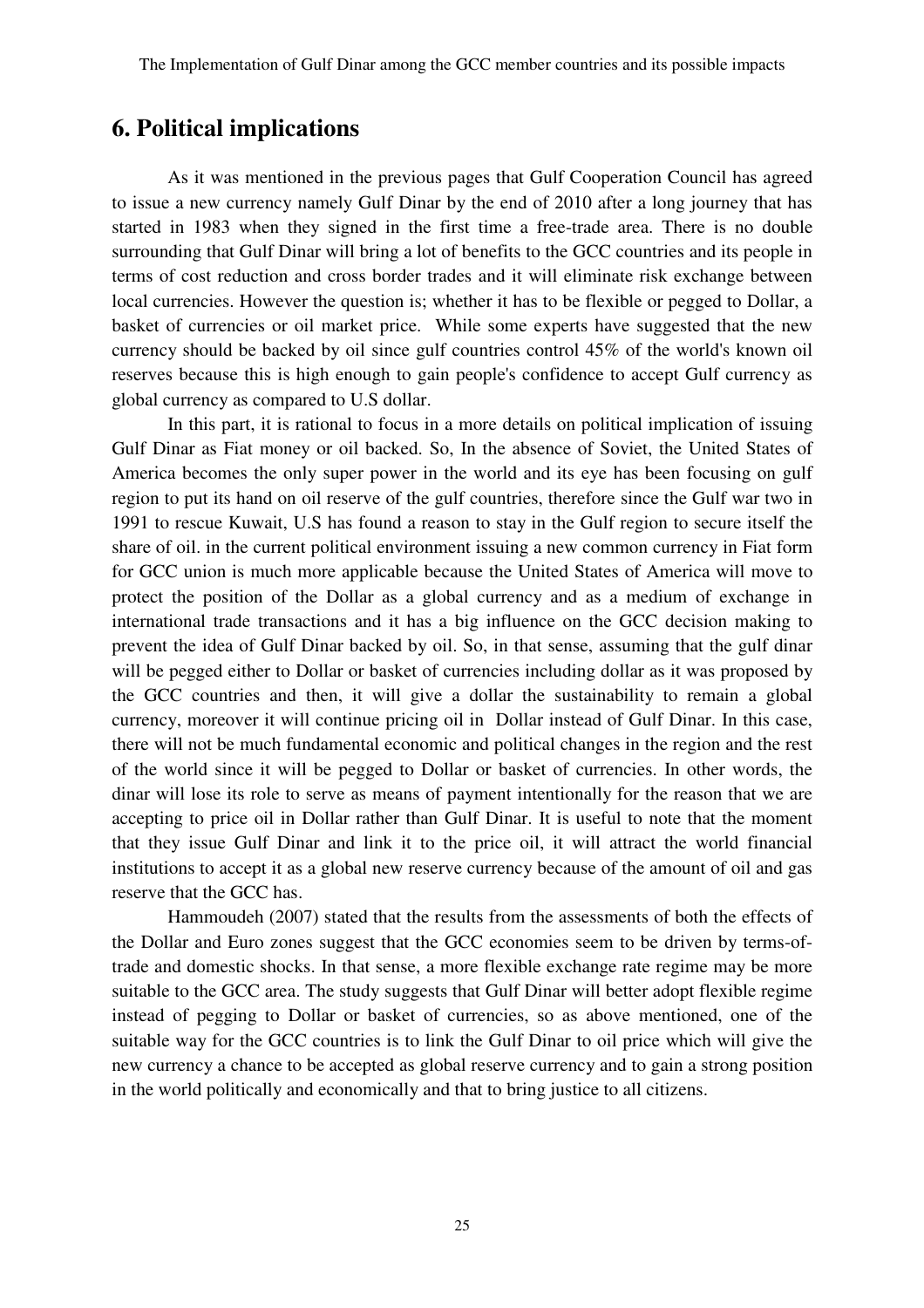#### **6.1. Commodity basket peg**

The world has been seeking peace and equal opportunities to all mankind around the world. Under the fiat monetary system it is impossible to realize these objectives and the principle of *Maqasid Shariah,* causing the world to fall into several wars since the early twenties and even before, until today. The history is a good teacher, according to Norburn (1975), if there is peace in the world it must start here-in the United State of America-with economic justice. The first and the greatest step must be the establishment of a new monetary system, a system in which every citizen would have an equal voice in the issue of money and an equal benefit from that issue.

Great Financiers have circumvented that right and have usurped that power. They create the nation's money by simply writing entries in ledgers. No longer is its standard of value stable and used chiefly for their own private profit. Through their manipulations of money, property is forcibly taken from the labourers and the wealth of the world is concentrated into fewer hands. Achieve peace for mankind, requests not just to be just to citizens of your country but also requests to let every country in this world free to design its own monetary system that reflects its value and bring equality to its members. The main political implication in the case of a Gulf Dinar backed by oil, is the potential decline of US Dollar and subsequently the emergence of china as global super power economically and its necessity of energy in the world.

#### **6.2. The decline of the dollar**

The U.S economy has gone through a deed recession since the collapse of Lehman brothers in the last quarter of 2008 after subprime mortgage crisis that led the whole financial system to fall into systematic risk and then demise of major banks into bankruptcy. Furthermore the U.S current account has been experiencing a trade deficit since 1985, it means that U.S imports are far more than exports and it finances its deficit by issuing debt instruments dominated in U.S Dollar and its current account deficit has reached U.S \$3 trillion with rest of the world especially China and Japan.

In addition every citizen today in the U.S is fully indebted, so no one is willing –and able- to have a loan even though the interest rate is low. This leads to low production and increasing unemployment rates, to mention but few. The failure of banks and financial institutions is another factor that gives a negative image. This indicates that the whole U.S.A -government, corporate and individuals- have been fully indebted. Duncan (2005:88) found out that with the dept equivalent to 60% of GDP and huge unfunded contingent liabilities for the social security system, the U.S government`s financial position is not good. The U.S. government can be relied on to spend enough to stave off economic collapse.

During Great Depression, President Roosevelt addressed his nation, "we have nothing to fear, but fear itself". Today, the only reason to fear is not fear itself. There is a high possibility that a derivatives market meltdown could cause a global systemic banking collapse that no government could afford to repair. These are a clear signs that the dollar is going to lose its value as well as its role for a world trade currency and medium of exchanges, so that when the people lose confidence in Dollar's purchasing power, the Dollar will collapse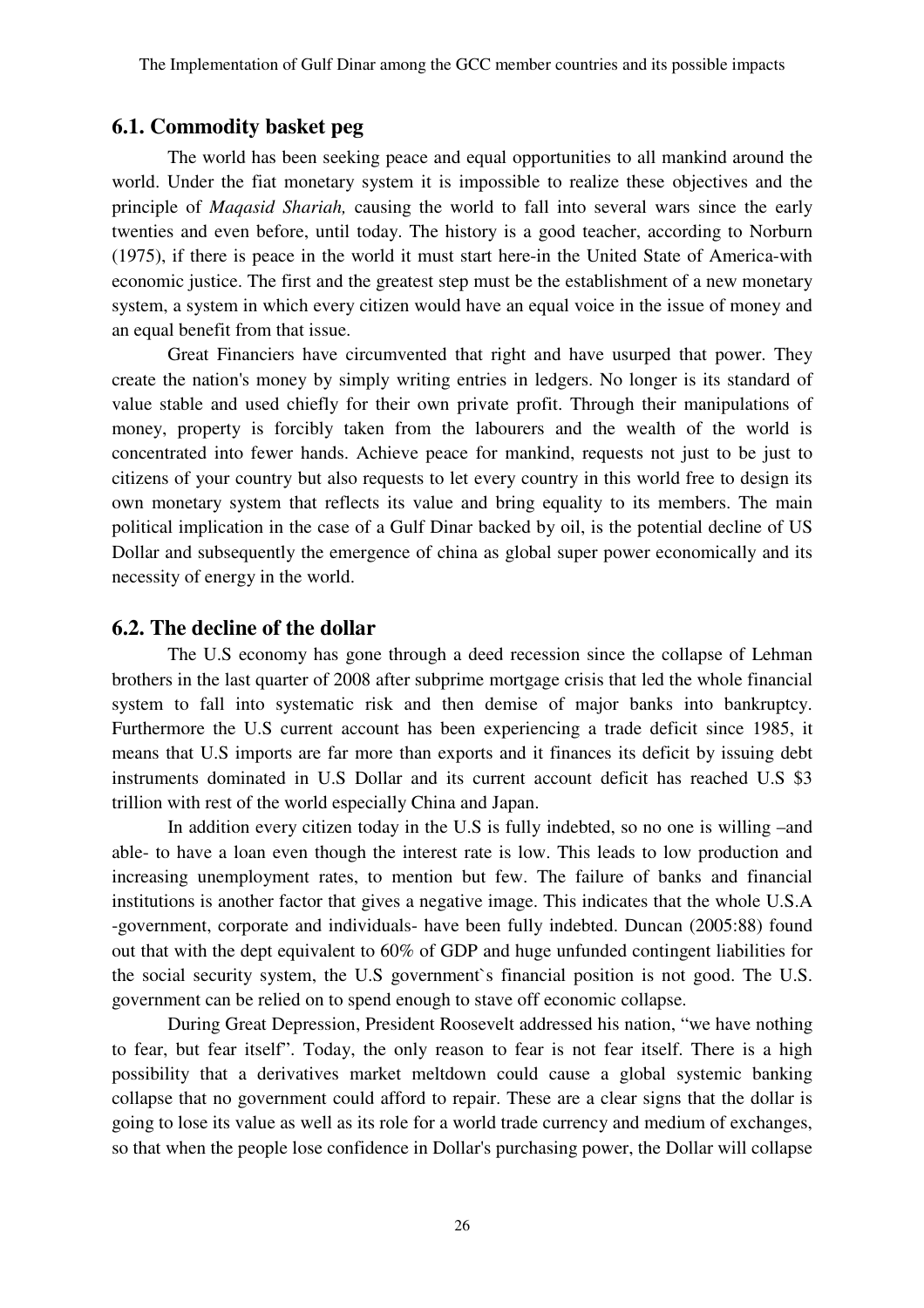and the global economy will pay the price because of the Dollar's position as world reserve currency.

#### **6.3. The emergence of China as the next super power**

In the recent decades, China has become one of the highest exporting countries in the world because of its comparative advantage of low cost of labour and its huge human capital resources, therefore its economy has been growing within a double digital this will give china its powerful role to play in the world. Das (2006: xii) has predicted that the Chinese economy has made the most rapid and far-reaching economic transformation in history. It is giving unambiguous and comprehensible indications of emerging as a key actor on the global economic stage in the foreseeable future.

Accolades from academics and business professionals are well-deserved. Some of them even see in it a rising, if nascent, economic super-power, which is gearing up for a new geo-political role that is providing soft leadership to Asia in the future. There is no doubt about the emergence of China where the average income of Chinese citizen has risen from US\$717 in1980 to US\$4,726 in 2003 and its exports and imports increased in average annual rate of 10.2 percent and 9.4 percent and the most important thing is that the share of exports in gross domestic product augmented from 13.9 percent in 1985 to 30.1 percent in 2003.

Edmonds *et al* (2008:169) stated that one of the challenges that China is facing is the shortage of oil supply that will affect its production that can further affect negatively its economic development to maintain its level of exports. Gokay (2006:141) mentioned that China becomes the world's second largest importer after the USA. The China's government estimates that it will need 600m metric tons of crude oil a year by 2010, more than the triple of its expected output because the rapid expansion growth requests increasing demand on oil to satisfy its need. In other words, China's economic growth which is more based on manufacturing will be dependent mainly on oil.

# **6.4. The big opportunity for GCC countries**

GCC was established in 1983. The union has a vital position to play a better economic and political role in the world because of its huge hydrocarbon reserve and its geographical position. Moreover, the similarity of culture, language and economy should be positive factors that can serve for a successful new currency. Taking into account all these factors, the Gulf Dinar has a big chance to serve as the global reserve currency.

Overall, In the light of a collapsing Dollar, the increasing energy need of China, recent problem that has been faced by Euro and the huge oil reserve of Gulf countries that can boost a public confidence in their new issued currency so the next debate should be directed to the ideal decision of the gulf ruler, Whitman (2006: 28) stated that the reality is that national economies are hostage of oil, and that oil has become the new commodity measurement of value. In these conditions, the ability of a state to hold oil in reserve by either actually possessing it or securing access to it, reflects the history of modern finance that conditioned the value of a national currency on the ability of state to acquire and hoard gold and silver. Therefore, oil will set the value of the currency.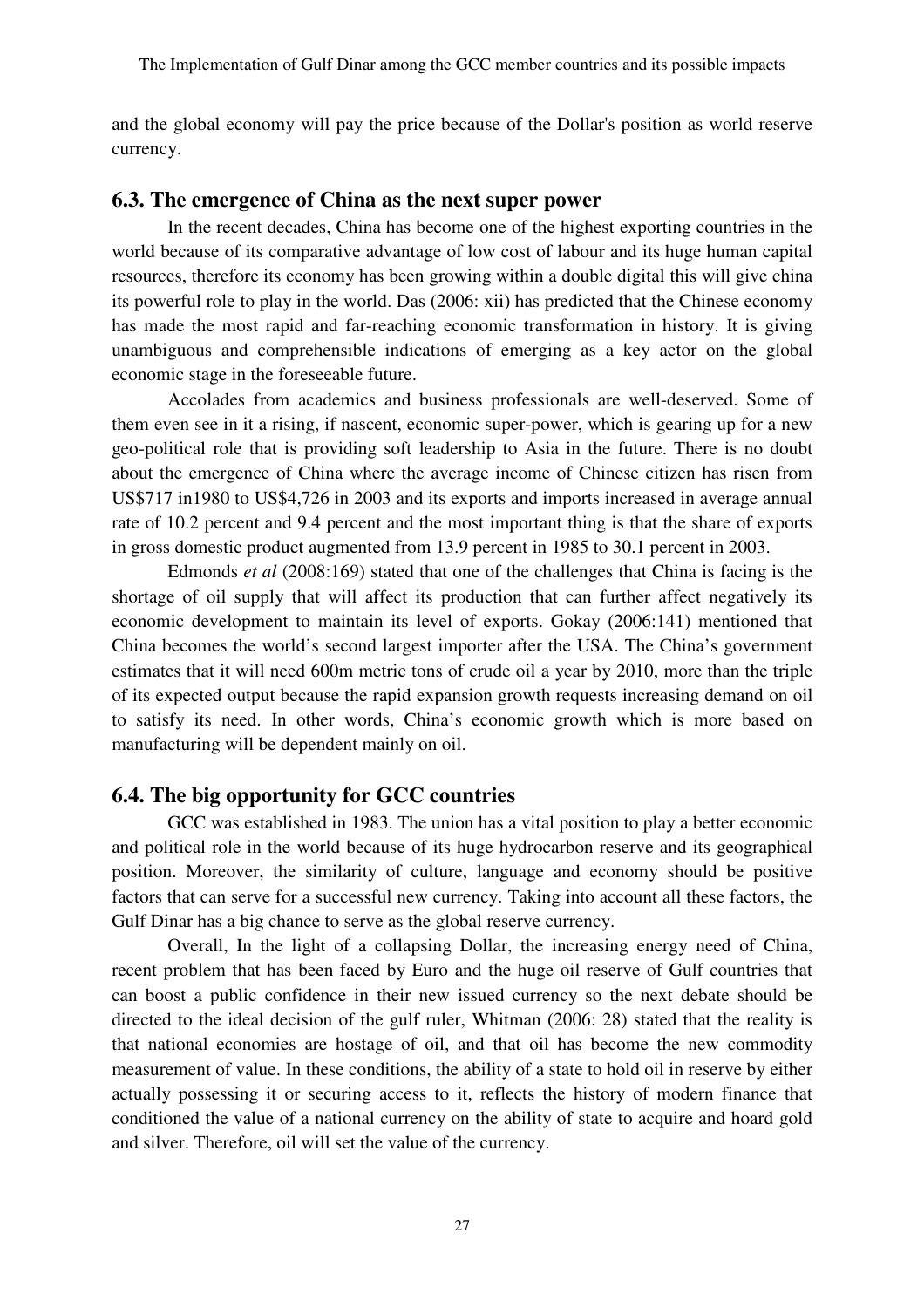Furthermore; the Gresham law says that "bad money drives out the good one"; or that in a contrast with unsecured paper currency and a commodity based currency -the more valued commodity- will be hoarded and tends to disappear. In other words, without any doubt oil will become a future currency in 21th century after people have lost confidence in paper money. Therefore, the rational decision to be taken by GCC authorities is to decide its new currency to be backed by oil because of the huge oil reserve that they have and the experience of unsecured currencies failure so, the moment Gulf Dinar is linked to oil, it can take position of international currency and all central banks around the world will demand it as reserve to pay for trade transaction and it will serve as a good store of value and unit of account and the gulf countries will become one of the a key players economically and politically in the 21th century.

# **7. Discussions and Conclusion**

The GCC monetary union will bring many benefits not only to the GCC member countries but also to non member countries, especially Muslim and developing countries, in the sense that many Muslim –and developing- countries today are still not only receiving financial aids from the United states, but highly depending on these aids<sup>9</sup>. This let these countries following the US rules to some extent, which means that for the time being they cannot enjoy a total independence, whether economically, financially, politically or even socially and culture-wise.

Having said so, we submit that a GCC monetary union is a must, with a *Khaleej* Dinar backed by a basket of commodities whereby Oil should have the greatest weight among the commodities comprised in this basket so that Muslims will acquire back their bargaining power as it always was many centuries back, at the meantime, it is necessary for the GCC countries to strengthen their economies by developing the other sectors as well, and stop depending on the Oil revenue as Oil itself is not eternal.

On the other hand, the GCC countries have the similarity advantage, in contrast with other regions where the economy, language, culture, nature, weather, etc...are totally different, the GCC countries are very much similar, and this in fact is a tool that should be used by these countries in order to strengthen their economic and political cooperation in the benefit of their benefits as well as the tiers countries once again.

The European monetary union should be a benchmark for the GCC countries, i.e. the latter should consider this experience with its pros and cons, negative and positive points. For instance the Greece debt crisis should be analysed, understood and subsequently the necessary measures should be put in place in order to prevent this from happening, even though some authors argue that the pre-announced bailout plan maybe fatal for a monetary union, in the sense that it will encourage the member countries to venture into high risk investments and subsequently become more exposed to default, we still believe that a well established and regulated pre-designed bailout plan will have more pros than cons. One way to do it will be to determine a maximum level of investment risk the member countries can venture in, as well as to fix a maximum amount to be given out to help the defaulting member countries.

<sup>&</sup>lt;sup>9</sup> Jordan is an example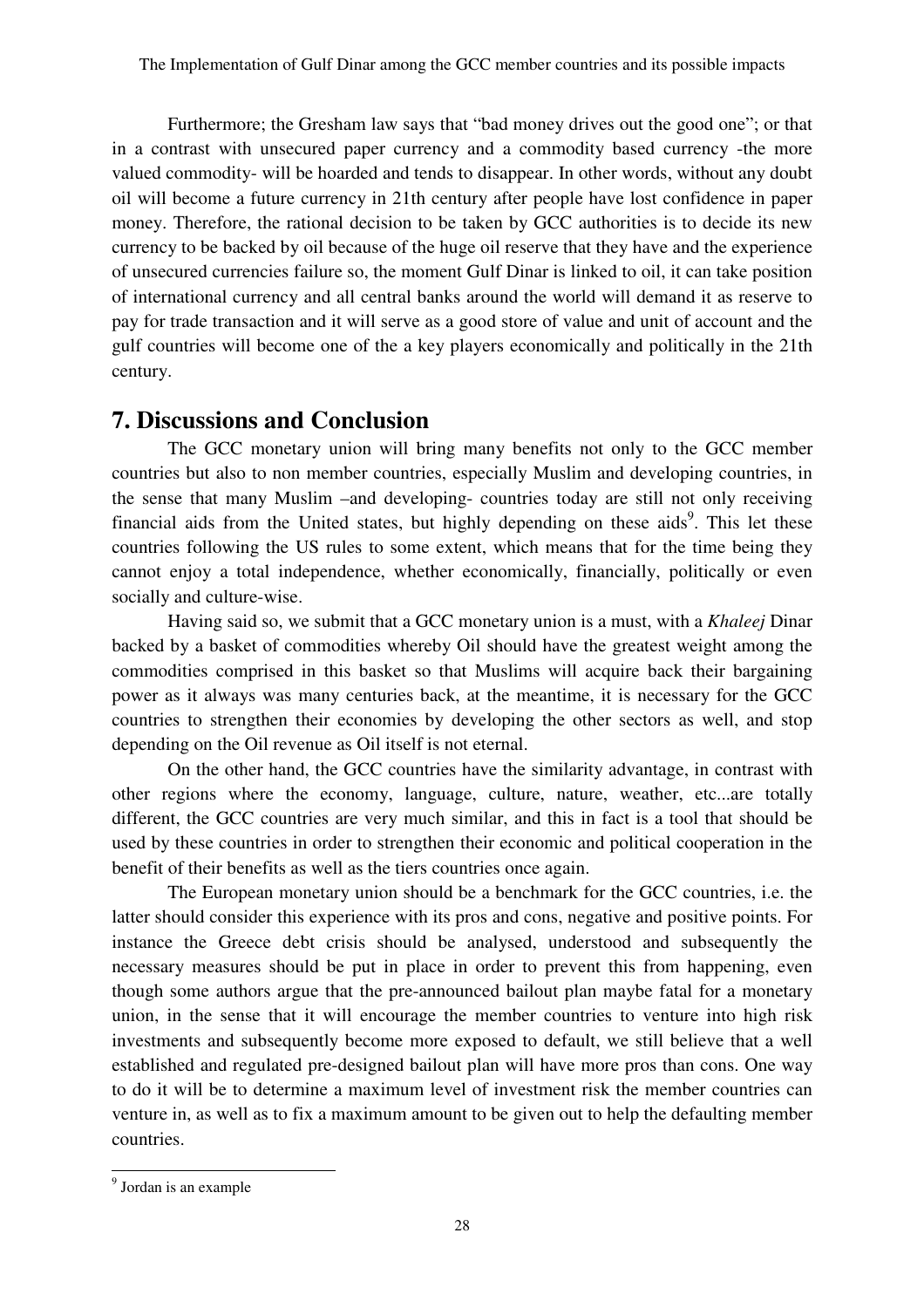Furthermore, the funds used to bailout should be contributed annually as percentage of GDP and invested by a special body under the Gulf Central Bank, notably in investments with relatively low level of risk. The profit from these investments will be distributed based on the member countries contribution to the fund, and a determined portion of the profits will be kept by the GCB to rescue any of the member countries in case of financial problems.

Another fact that the GCC countries should consider is the creative accounting practices that let some countries join monetary unions without effectively fulfilling the convergence criteria decided by the union, which was the case actually for some of the European union member countries prior to the adhesion<sup>10</sup> and which is basically one of the roots of the problems occurring currently in the European Union. The GCC member countries should make sure that the convergence criteria should be satisfactorily fulfilled without recourse to unethical practices that are actually a threat for the whole GCC union in the sense that it may cause its collapse.

With the current international circumstances, the world political and economic picture is most likely to change. For many years we have been looking at the United States of America as the world superpower not only politically but economically and financially as well with its currency which is so far highly demanded by the entire world. As we have analysed earlier, China is the expected emerging superpower notably to replace the United States of America. However, as the world become more and more depending on Oil and the global race to acquire the most possible of Oil reserves is becoming more and more ferocious, we submit that the GCC member countries have a very important role to play and a very high opportunity to be one of the political and economic leaders in the international level especially if their monetary union is done the way we have conceived it i.e. with a *Khaleej* Dinar backed by a basket of commodity with notably the highest weight given to Oil.

 $\overline{a}$ 

<sup>&</sup>lt;sup>10</sup> Italy, Greece and Portugal for instance, (Noord, 2005)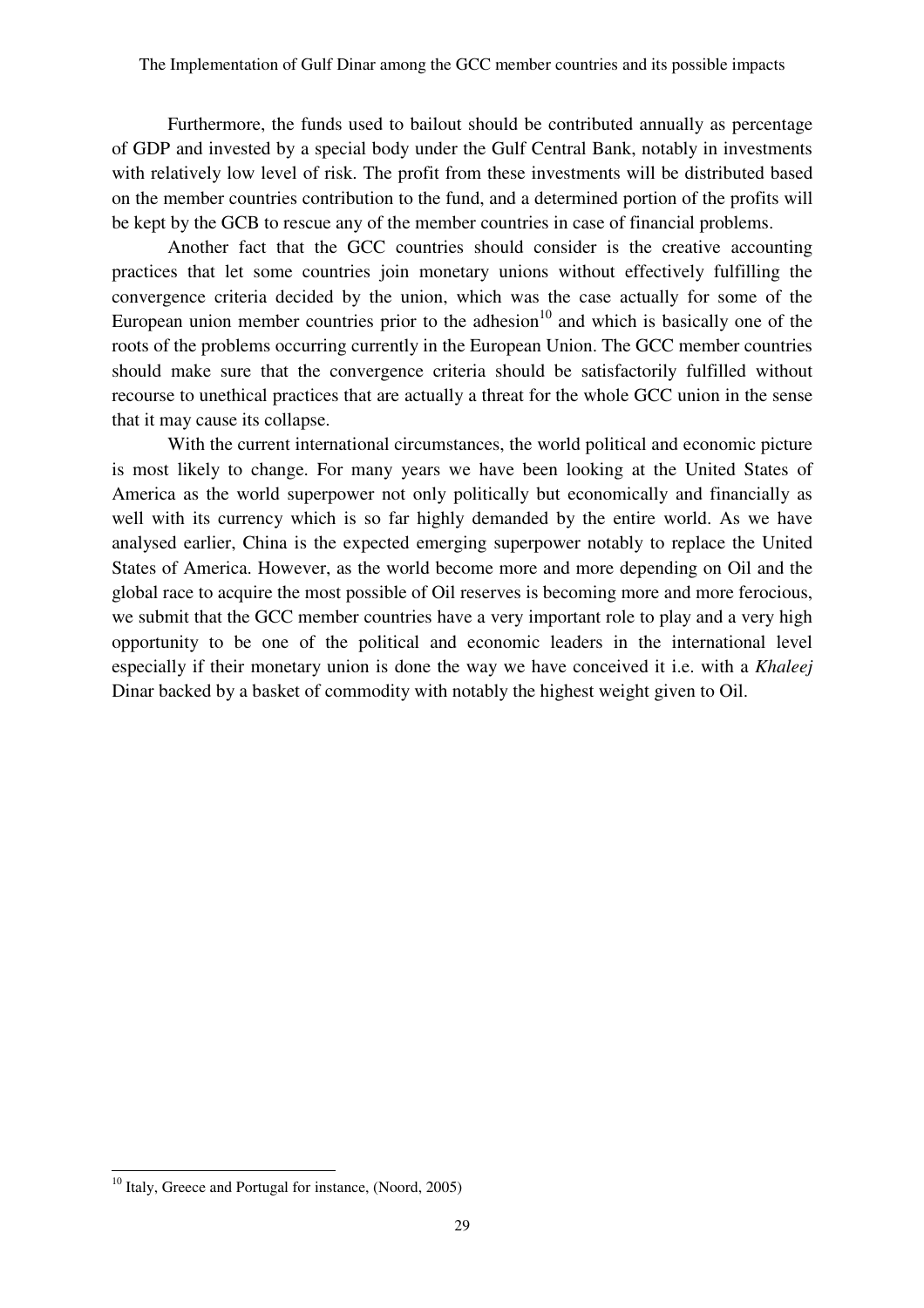The Implementation of Gulf Dinar among the GCC member countries and its possible impacts

# **8. References**

Alkharofey, A., & Alreshan, A. (2010). "GCC monetary union". *IFC Bulletin* No 32.

- Abed, G., Nuri, S., & Guerami, B. (2003). "The GCC Monetary Union: Some Considerations for the Exchange Rate Regime". *IMF Working Paper* No. 03/66. Washington.
- Berengaut, J., & Elborgh, K. (2006). "Beauty Queens and Wallflowers—Currency Maps in the Middle East and Central Asia". *IMF Working Paper* No. 06/226. Washington.
- Buiter, M. (2008). "Economic, Political, and Institutional Prerequisites for Monetary Union among the Members of the Gulf Cooperation Council". *CEPR Discussion* Paper No. 6639. London.
- Bognetti, G., & Ragazzi, G. (2009). "EU new Member Countries: public sector accounts and convergence criteria". *Economics of European Integration*. Working Paper 2009-20.
- Bibow, J. (2009). "The Euro and Its Guardian of Stability: The Fiction and Reality of the 10th Anniversary Blast". *Levy Economics Institute*, Working Paper No. 583
- BCE, 2008, "Rapport sur la convergence". Mai 2008, Bruxelles
- Cashin, P., & McDermott, J. (2001). "The Long-Run Behavior of Commodity Prices: Small Trends and Big Variability". *IMF Working Paper* No. 01/68. Washington.
- Duncan, R. (2005). *The dollar crisis causes consequences cures. Second edition*: John wiley & Sons (Asia) Pte Ltd. Singapore
- Das, K. (2006). *Chain and India a tale of two economies*. *First edition*. The Routledge Tayler & Francis group. London and New York.
- De Milliano, R. (2007), "Special Report 07/03 Gulf Cooperation Council". *Economic Research Department, Rabobank*.
- Fatas, A., Hughs-Hallet, A., Sibert, A., Strauch, R., & Hagen, J. (2004). *Monitoring European Economic Integration: Stability and Growth in Europe - Towards a Better Pact*. Centre for Economic Policy Research. London.
- Frömmel, M., & Kruse, R. (2009). "Interest rate convergence in the EMS prior to European Monetary Union". *CREATES Research Paper* 2009-23
- Frankel, J., & A. Rose. (1998). "The Endogeneity of the Optimum Currency Area Criterion". *Economic Journal* 108. 1009–25.
- Frankel, J., & Rose, A. (2000). "An Estimate of the Effects of Currency Unions on Trade and Growth". *Unpublished*.
- Frankel, J., & Saiki, A. (2002). "A Proposal to Anchor Monetary Policy by the Price of the Export Commodity". *Journal of Economic Integration* 17, no. 3: 417–48.
- Gokay, B.(2006). *The politics of oil A survey. First edition*. The Routledge Tayler & Francis group. London and New York.
- Holmes, M. (1998). "Inflation convergence in the ERM : Evidence for manufacturing and services". *International economic journal*, Volume 12, Number 3.
- Herrman, S., & Jochem, A. (2003). "Real and nominal convergence in the central and east European accession countries". *Intereconomics*, November 2003.
- Italianer, A., & Pisani-Ferry, J. (1993), "Union monétaire et allocation internationale de L'épargne". *PUF*.